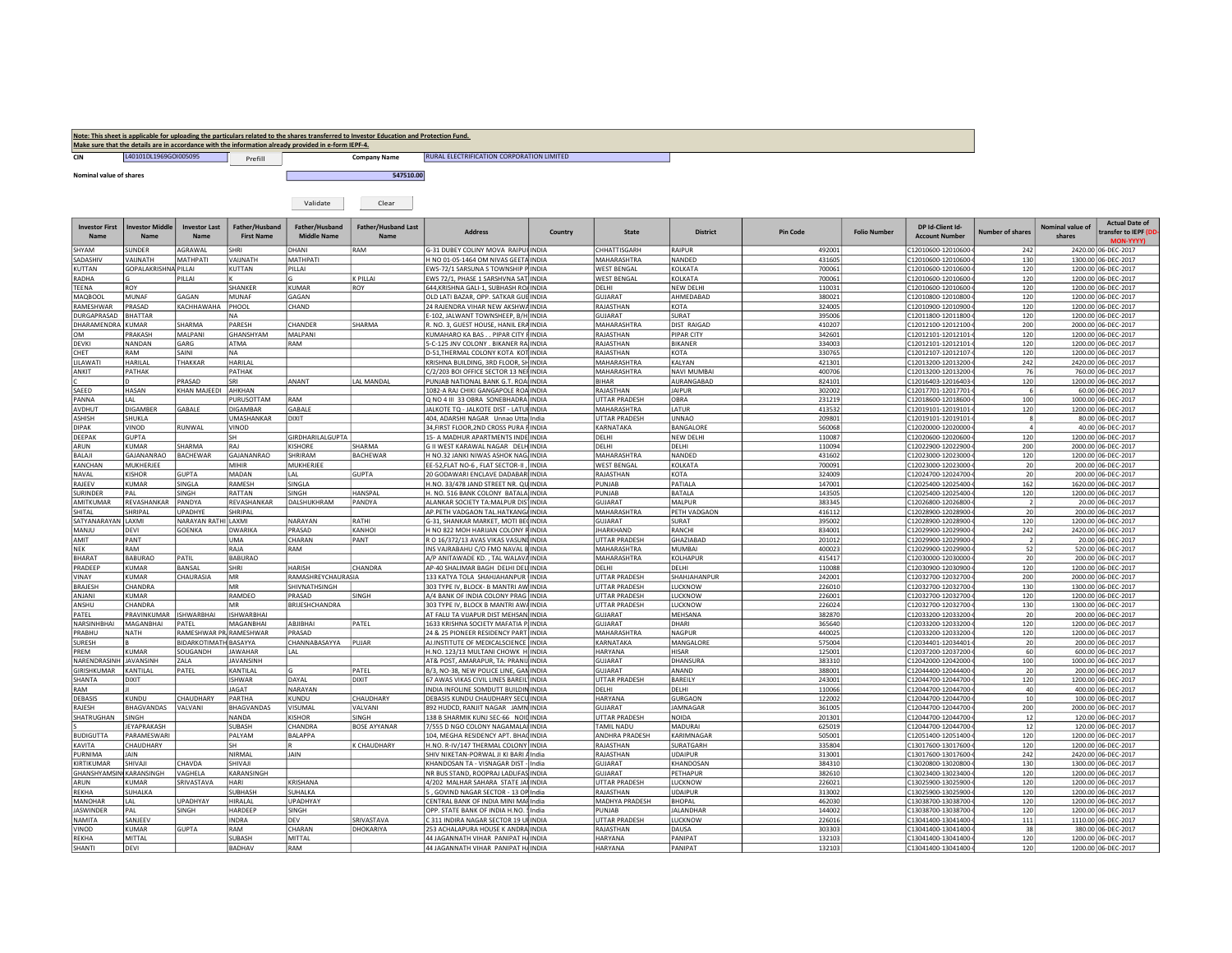| SARABJIT              | KAUR                         |                       | DARSHAN                 | LAL                       |                              | H NO 31314 RAIL COACH FACTORY INDIA                                         | PUNJAB                               | KAPURTHALA           | 144602           | C13041400-13041400-<br>120                               | 1200.00 06-DEC-2017                       |
|-----------------------|------------------------------|-----------------------|-------------------------|---------------------------|------------------------------|-----------------------------------------------------------------------------|--------------------------------------|----------------------|------------------|----------------------------------------------------------|-------------------------------------------|
| KOMAI                 | <b>SINGH</b>                 | MFHTA                 | <b>HOSIYAR</b>          | SINGH                     | MFHTA                        | VILL AND P O TOLI GURNA PITHOF INDIA                                        | UTTARAKHAND                          | PITHORAGARH          | 262501           | C13041400-13041400-<br>20                                | 200.00 06-DEC-2017                        |
| MANDEEP               | KAUR                         |                       | HARBHAIAN               | SINGH                     |                              | 29 FRIENDS COLONY SWAROOP NA INDIA                                          | <b>UTTAR PRADESH</b>                 | KANPUR               | 208001           | C13041400-13041400-<br>20                                | 200.00 06-DEC-2017                        |
| KIRANBEN              | SANJAYKUMAR JASAVANI         |                       | SANJAYKUMAR             |                           |                              | 31A/7/1 GHANSHYAM SOCIETY TA India                                          | GUJARAT                              | SIDHPUR              | 384151           | C13042500-13042500-<br>120                               | 1200.00 06-DEC-2017                       |
|                       |                              |                       |                         |                           |                              |                                                                             |                                      |                      |                  |                                                          |                                           |
| PRABHAKER             | PARUSHA                      |                       | GANGARAM                | PARUSHA                   |                              | H NO 10-5-825/ A/ 1/ 2/ A THUKA INDIA                                       | TELANGANA                            | HYDERABAD            | 500017           | IN300079-IN300079-1<br>120                               | 1200.00 01-DEC-2017                       |
| SANJEEV               | VARMA                        |                       | <b>JAGMOHAN</b>         | I AI                      | /ARMA                        | FLAT NO. 203 ROYAL PRIMIAM A INDIA                                          | MADHYA PRADESH                       | INDORE               | 452010           | 226<br>IN300079-IN300079-1                               | 2260.00 01-DEC-2017                       |
|                       |                              | DAS                   |                         |                           | DAS                          | Flat No 16 A Nav Puneet CGHS Parij INDIA                                    | DELHI                                | <b>NEW DELHI</b>     | 110075           | 42<br>IN300095-IN300095-1                                | 420.00 01-DEC-2017                        |
| MUNI                  | HANUMANTHAPPA                |                       | HANUMANTHAPPA           |                           |                              | No 170, 4th Main 14th Cross Vyali k INDIA                                   | KARNATAKA                            | BANGALORE            | 560003           | IN300095-IN300095-1<br>120                               | 1200.00 01-DEC-2017                       |
| SUSHIL                | DHAWAN                       |                       | PREM                    | PRAKASH                   | DHAWAN                       | 19 II FLOOR NRI COMPLEX MANDH INDIA                                         | DELHI                                | <b>NEW DELHI</b>     | 110019           | 242<br>IN300118-IN300118-1                               | 2420.00 01-DEC-2017                       |
| DHFFRAI               | KIIMAR                       | DHAWAN                | <b>NA</b>               |                           |                              | DHEERAJ KUMAR DHAWAN HUF 19 INDIA                                           | DELHI                                | NEW DELHI            | 110019           | 484<br>IN300118-IN300118-1                               | 4840.00 01-DEC-2017                       |
| MOHAMMED              | HIDAYATHULLAH N              |                       | NOOR                    | MOHAMMED                  |                              | NO 48/31 NEHRUJI NAGAR DINDIG INDIA                                         | <b>TAMIL NADU</b>                    | <b>DINDIGUI</b>      | 624001           | 120<br>IN300175-IN300175-1                               | 1200.00 01-DEC-2017                       |
| KAVITA                | RATHI                        |                       | İsн                     | SANIAY                    | RATHI                        | G - 17 POLICE COLONY MEHRAM N. INDIA                                        | DELHI                                | <b>NFW DFI HI</b>    | 110037           | 120<br>IN300206-IN300206-1                               | 1200.00 01-DEC-2017                       |
|                       |                              |                       |                         |                           |                              |                                                                             |                                      |                      |                  |                                                          |                                           |
| AKILANDESWARIS        |                              |                       |                         | SHANMUGASUNDARAM          |                              | 1564 7TH MAIN OPP UDHAYA SCHI INDIA                                         | KARNATAKA                            | BANGALORE            | 560040           | N300214-IN300214-1<br>120                                | 1200.00 01-DEC-2017                       |
|                       |                              | SUDHEESH              |                         |                           | <b>HIRUNALVELI</b>           | ANAND NIVAS PURYAMADAM KAL(INDIA                                            | KERALA                               | COCHIN               | 682017           | N300214-IN300214-1                                       | 20.00 01-DEC-2017                         |
| RAJESH                | SINGH                        | <b>TAKUR</b>          | RAJAN                   | SINGH                     | <b>TAKUR</b>                 | H NO 14 10 882 MACHALIPURA PUI INDIA                                        | TELANGANA                            | HYDERABAD            | 500012           | IN300214-IN300214-1<br>20                                | 200.00 01-DEC-2017                        |
| SREENIVAS             | N                            | ls s                  | ١N                      | PARTHASARTHY              |                              | INS SANDHAYAK C\O F.M.O VISAKH INDIA                                        | ANDHRA PRADESH                       | VISAKHAPATNAM        | 530014           | IN300239-IN300239-1<br>120                               | 1200.00 01-DEC-2017                       |
| <b>GAYATRI</b>        | NATARAJ                      |                       | NATARAJ                 |                           |                              | H.NO. 2. 910, SADACHANNA, DHAN INDIA                                        | KARNATAKA                            | GULBARGA             | 585105           | IN300239-IN300239-1<br>60                                | 600.00 01-DEC-2017                        |
| SATISHBHA             | LAXMICHAND                   | CHOKHAWALA            | LAXMICHAND              | CHOKHAWALA                |                              | BEHIND JALARAM MANDIR SUBH SI INDIA                                         | <b>GUJARAT</b>                       | PALANPUF             | 385535           | 242<br>IN300343-IN300343-2                               | 2420.00 01-DEC-2017                       |
| <b>NEHA</b>           | <b>HASSIIA</b>               |                       |                         |                           |                              |                                                                             | DFI HI                               | <b>NEW DELHI</b>     | 110026           | 162<br>IN300360-IN300360-2                               | 1620.00 01-DEC-2017                       |
|                       |                              |                       | INA.                    |                           |                              | 7/83, PUNJABI BAGH (WEST) NEW  INDIA                                        |                                      |                      |                  |                                                          |                                           |
| <b>KRISHAN</b>        | <b>DFV</b>                   | SHARMA                | LATE                    | AMAR                      | <b>HAND SHARMA</b>           | H NO 512 H ROAD NO 30 JUBILEE HINDIA                                        | TELANGANA                            | HYDERABAD            | 500034           | N300394-IN300394-1                                       | 20.00 01-DEC-2017                         |
|                       | ARIVAZHAGAN                  |                       |                         | KALIYAPERUMAL             |                              | 357 MAIN ROAD THIRUKANDASWA INDIA                                           | TAMIL NADU                           | CUDDALORE            | 607105           | N300394-IN300394-1                                       | 20.00 01-DEC-2017                         |
| PEDAPUDI              | DURGA                        |                       |                         | /ENKAT                    | RAO                          | H NO 2-22-238/ A JAYA NAGAR OF INDIA                                        | TELANGANA                            | HYDERABAD            | 500072           | N300394-IN300394-1<br>120                                | 1200.00 01-DEC-2017                       |
| <b>NAVNITRAY</b>      | SHROTRIYA                    |                       | MANISHANKER             | SHROTRIYA                 |                              | C 77 GUNATIT NAGAR NEAR MOTI INDIA                                          | <b>GUJARAT</b>                       | <b>IUNAGADH</b>      | 362001           | N300394-IN300394-2<br>242                                | 2420.00 01-DEC-2017                       |
| PERLA                 | VENKATA                      | <b>BABU RAO</b>       | PERLA                   | NARAYANA                  | RAO                          | MANAGER) STATE BANK OF INDIA INDIA                                          | ANDHRA PRADESH                       | TIRUPATI             | 517501           | IN300394-IN300394-1<br>120                               | 1200.00 01-DEC-2017                       |
|                       | SRINIVAS                     | RAO                   |                         | ANJAIAH                   |                              | H POCKET BLOCK-36 MARODA SECTINDIA                                          | CHHATTISGARH                         | BHILAI               | 490006           | IN300394-IN300394-1<br>120                               | 1200.00 01-DEC-2017                       |
| SAROJIN               | VAI ANDAS                    |                       |                         | <b>BAI AIAH</b>           |                              | FLAT NO-306 PRAMUKA PETALS RO INDIA                                         | <b>TELANGANA</b>                     | <b>HYDERABAC</b>     | 500035           | 162<br>IN300394-IN300394-3                               |                                           |
|                       |                              |                       |                         |                           |                              |                                                                             |                                      |                      |                  |                                                          | 1620.00 01-DEC-2017                       |
| VIBHA                 | MUKESH                       | PATEL                 | MUKESH                  | DALICHAND                 | PATEL                        | NIRMAL 3 RAJPUTPARA LIMDA LAN INDIA                                         | GUIARAT                              | <b>IAMNAGAR</b>      | 361001           | 240<br>IN300394-IN300394-1                               | 2400.00 01-DEC-2017                       |
| SAROJ                 | <b>KUMAR</b>                 | <b>HAI DFR</b>        | KHAGFNDRA               | <b>NATH</b>               | <b>HALDER</b>                | DHARMATALA LANE KRISHNAGAR IINDIA                                           | <b>WEST BENGAL</b>                   | KRISHNANAGAR         | 741101           | IN300394-IN300394-1                                      | 20.00 01-DEC-2017                         |
| TAVVA                 | VENKATA                      | SRINIVASARAO RAMMOHAN |                         | RAO                       |                              | 3B-19-10 WESTERN STREET WARD INDIA                                          | ANDHRA PRADESH                       | <b>FLURU</b>         | 534001           | IN300394-IN300394-1<br>146                               | 1460.00 01-DEC-2017                       |
| HENSEL                | ELECTRIC                     | INDIA PVT LTD NA      |                         |                           |                              | NO - 11 AND 12 GANDHI STREET NI INDIA                                       | <b>TAMIL NADL</b>                    | CHENNA               | 600096           | IN300394-IN300394-1<br>220                               | 2200.00 01-DEC-2017                       |
| HIRENKUMAR            | lм                           | PATEL                 | MAHENDRAKUMAR DAVABHAI  |                           | PATEL                        | 223-AMBALIVALO VISTAR KADOLI TINDIA                                         | <b>GUJARAT</b>                       | <b>HIMATNAGAR</b>    | 383220           | IN300394-IN300394-1<br>12                                | 120.00 01-DEC-2017                        |
| RAJESH                | NAIR                         |                       | l R                     | N                         | NAIR                         | 31 C E POCKET MARODA SECTOR BI INDIA                                        | CHHATTISGARH                         | BHILAI               | 490006           | IN300450-IN300450-1<br>120                               | 1200.00 01-DEC-2017                       |
| SUJAY                 | <b>KUMAR</b>                 |                       | SHASHI                  | <b>KUMAR</b>              | YADAV                        |                                                                             |                                      | MIRZAPUF             |                  |                                                          |                                           |
|                       |                              | YADAV                 |                         |                           |                              | BRANCH MANAGER STATE BANK O INDIA                                           | UTTAR PRADESH                        |                      | 231225           | IN300450-IN300450-1<br>120                               | 1200.00 01-DEC-2017                       |
| SHALINI               | SINGH                        |                       | ASHVINEE                | KUMAR                     | SINGH                        | AE 6 OLDWEST TYPE-4 VIP ROAD TUINDIA                                        | <b>UTTAR PRADESH</b>                 | SONEBHADRA           |                  | 120<br>IN300450-IN300450-1                               | 1200.00 01-DEC-2017                       |
| RAJNI                 | KANT                         | PANDEY                | <b>BANKE</b>            | BIHARI                    | PANDEY                       | NEAR TALL CHHATRAWASSEWAKU   INDIA                                          | <b>MADHYA PRADESH</b>                | <b>UJJAIN</b>        | 456001           | 120<br>IN300450-IN300450-1                               | 1200.00 01-DEC-2017                       |
| MANJULABEN            | NAVNEETRAY                   | SHROTRIYA             | <b>NAVNEFTRAY</b>       | SHROTRIYA                 |                              | BLOCK C/77 GUNATIT NAGAR OPP INDIA                                          | GUJARAT                              | <b>IUNAGADH</b>      | 362001           | 242<br>IN300476-IN300476-4                               | 2420.00 01-DEC-2017                       |
| SURAJ                 | PRASAD                       | KANAUJIA              | LATE                    | SRI                       | AXMAN PRASAD                 | 21/264 INDIRA NAGAR LUCKNOW INDIA                                           | UTTAR PRADESH                        | LUCKNOW              | 226001           | IN300513-IN300513-1<br>120                               | 1200.00 01-DEC-2017                       |
| SATISH                | <b>KUMAR</b>                 | SRIVASTAVA            | RAI                     | NARAIN                    | <b>RIVASTAVA</b>             | H NO 1/14/44 HAUSALA NAGAR M(INDIA                                          | UTTAR PRADESH                        | FAIZABAD             | 224001           | N300513-IN300513-1<br>120                                | 1200.00 01-DEC-2017                       |
| VADIRA                | KATTI                        |                       | <b>JAYATEERTHA</b>      | KATTI                     |                              | 643/01 7TH CROSS 6TH MAIN HANI INDIA                                        | KARNATAKA                            | BANGALORE            | 560019           | 120<br>N300513-IN300513-1                                | 1200.00 01-DEC-2017                       |
|                       |                              |                       |                         |                           |                              |                                                                             |                                      |                      |                  | $\mathbf{R}$                                             |                                           |
|                       | <b>RAVINDRA</b>              | <b>ACHARYA</b>        | BASRUR                  | SRINIVAS                  | ACHARYA                      | 6/19 855/10 FNO 20 SHESHKAMAL INDIA                                         | KARNATAKA                            | MANGALORE            | 575003           | IN300513-IN300513-1                                      | 80.00 01-DEC-2017                         |
| FAI7                  | MAHMAD                       | KHOT                  | MAHMAD                  | BABAMIYA                  | KHOT                         | A/P KHAIREKHURDA TAL ROHA DIS INDIA                                         | MAHARASHTRA                          | DADARKOLABA          | 402109           | IN300513-IN300513-1<br>16                                | 160.00 01-DEC-2017                        |
|                       |                              | <b>CHOVATIYA</b>      | LALJIBHAI               |                           | CHOVATIYA                    | AT ANANDPUR VIA KHADIA DIST JU INDIA                                        | <b>GUJARAT</b>                       | <b>IUNAGADH</b>      | 362013           | 20<br>IN300513-IN300513-1                                | 200.00 01-DEC-2017                        |
| RAMESHKUMAR           |                              |                       |                         |                           |                              |                                                                             |                                      |                      |                  |                                                          |                                           |
| NEERAJKUMAR           |                              |                       |                         |                           | P SINHA                      | PLOT NO 2237 A/2 NEAR GREEN PA INDIA                                        | GUJARAT                              | <b>BHAVNAGAR</b>     | 364001           | 120<br>IN300513-IN300513-1                               |                                           |
| PRIYA                 | ARWADE                       |                       | DHARMPAI                | <b>IINDATTA</b>           | ARWADE                       |                                                                             | KARNATAKA                            | <b>BANGALORE</b>     | 560034           | 120<br>IN300513-IN300513-1                               | 1200.00 01-DEC-2017                       |
| <b>IIBY</b>           |                              |                       |                         |                           |                              | NO 106 CYPRESS BLOCK RAHEJA RE INDIA                                        |                                      | NOIDA                |                  |                                                          | 1200.00 01-DEC-2017                       |
|                       | VINOY                        | THOMAS                | <b>THOMAS</b>           | VINOY                     | <b>HOMAS</b>                 | <b>B 264 POCKET LL GROUND FLOOR K INDIA</b>                                 | UTTAR PRADESH                        |                      | 201304           | 120<br>IN300513-IN300513-1                               | 1200.00 01-DEC-2017                       |
| <b>JADHAV</b>         | AVINASH                      | SHANKAR               | SHANKAR                 | SAHEBRAO                  | ADHAV                        | A/P KHANAPUR TAL WAI DIST SATA INDIA                                        | MAHARASHTRA                          | DEHU ROAD CANTT      | 412803           | IN300513-IN300513-1<br>50                                | 500.00 01-DEC-2017                        |
| PRAMILA               |                              | <b>JAIN</b>           |                         |                           | <b>JAIN</b>                  | SHREEMAN, RAMESH MARKET, D.K INDIA                                          | KARNATAKA                            | BANGALORE            | 560053           | IN300610-IN300610-1<br>242                               | 2420.00 01-DEC-2017                       |
| GUNDAVARAPU SRINIVASA |                              | RAO                   | MALAKONDAIAH            |                           |                              | S/O MALAKONDAIAH VARAPARLAV INDIA                                           | ANDHRA PRADESH                       | KANDUKURU            | 523105           | 120<br>IN300669-IN300669-1                               | 1200.00 01-DEC-2017                       |
| BANOTHU               | SUNEETHA                     |                       | RAVINDAR                |                           |                              | H NO 4-6-35/1 VISHNUPRIYA NILAY INDIA                                       | TELANGANA                            | ADILABAD             | 504001           | IN300669-IN300669-1<br>120                               | 1200.00 01-DEC-2017                       |
| RAM                   | RATTAN                       |                       | BANARSI                 | DASS                      |                              | H.NO-205 NHBC PANIPAT<br><b>INDIA</b>                                       | <b>HARYANA</b>                       | PANIPAT              | 132103           | 120<br>IN300781-IN300781-1                               | 1200.00 01-DEC-2017                       |
| <b>AMIT</b>           | RATRA                        |                       | <b>HEM</b>              | RAJ                       |                              | 248, MUKHER JEE NAGAR DELHI<br><b>INDIA</b>                                 | DELHI                                | <b>NEW DELHI</b>     | 110009           | 120<br>IN300966-IN300966-1                               | 1200.00 01-DEC-2017                       |
| RASIKLAL              | <b>RAMFSHWAR</b>             | <b>UPADHYAY</b>       | INA.                    |                           |                              | KALINAYAN, 38, PAVAN PARK, BAJR INDIA                                       | GUIARAT                              | RAIKOT               | 360006           | IN300974-IN300974-1<br>120                               | 1200.00 01-DEC-2017                       |
| PATFI                 | <b>RASIKI AI</b>             | MOHANI AI             | I N A                   |                           |                              |                                                                             |                                      | RAIKOT               |                  | N300974-IN300974-1                                       |                                           |
|                       |                              |                       |                         |                           |                              | DEV SMRUTI, 39, SILVER PARK, AMI INDIA                                      | GUJARAT                              |                      | 360002           | 242                                                      | 2420.00 01-DEC-2017                       |
| RANA                  | DHARMENDRASII AJITSINH       |                       | RANA                    | <b>AJITSINH</b>           | <b>ALUBHAI</b>               | RAVI-KIRAN APARTMENT, FIRST FL(INDIA                                        | GUIARAT                              | GONDAL               | 360410           | N300974-IN300974-1<br>200                                | 2000.00 01-DEC-2017                       |
| KANFRIA               | RAKESH                       | RAMESHBHAI            | RAMESHBHA               |                           | <b>ANERIA</b>                | BANSI SELAS AGENCY, 5/6, COMPLY INDIA                                       | GUIARAT                              | RAIKOT               | 360005           | N300974-IN300974-1                                       | 20.00 01-DEC-2017                         |
| PADMABEN              | RASIKLAL                     | SHAH                  | <b>RASIKLAL</b>         | SHOBHAGCHAND              | SHAH                         | BHAVSAR'S CHAWL OPP.MUNICIPA INDIA                                          | <b>GUJARAT</b>                       | AHMEDABAD            | 380018           | 242<br>N300982-IN300982-3                                | 2420.00 01-DEC-2017                       |
| VIPULKUMAR            | RASIKLAL                     | SHAH                  | RASIKLAL                | SHOBHAGCHAND              | HAH                          | 307/A/9, BHAVSAR'S CHAWL OPP.N INDIA                                        | GUJARAT                              | AHMEDABAD            | 380018           | IN300982-IN300982-1<br>242                               | 2420.00 01-DEC-2017                       |
| <b>UMA</b>            | <b>BOHARA</b>                |                       | <b>OMKAR</b>            |                           | <b>BOHARA</b>                | BAZAR STREET VARADAIAHPALEM INDIA                                           | ANDHRA PRADESH                       | TIRUPATI             | 517541           | IN301022-IN301022-2<br>20                                | 200.00 01-DEC-2017                        |
| TEELLA                | RAVI                         | KUMAR                 | RAMARAO                 |                           |                              | H NO 2 10 608 TEACHERS COLON INDIA                                          | <b>TFI ANGANA</b>                    | WARANGAI             | 506002           | IN301022-IN301022-2<br>82                                | 820.00 01-DEC-2017                        |
| VIIAY                 | <b>GUPTA</b>                 |                       | MANAK                   | TEELLA<br>CHAND           | <b>LASHKARI</b>              | SHIBA MARKETING - KAPREN HOUS INDIA                                         | RAIASTHAN                            | KOTA                 | 324006           | 120                                                      | 1200.00 01-DEC-2017                       |
|                       | DFVI                         | <b>INANI</b>          |                         | <b>INANI</b>              |                              | INANI BHAWAN MANIKYA NAGAR INDIA                                            |                                      | <b>BHII WARA</b>     | 311001           | IN301055-IN301055-1<br>IN301055-IN301055-1               |                                           |
| VIMLA                 |                              |                       | SATYANARYAN             |                           |                              |                                                                             | RAJASTHAN                            |                      |                  |                                                          | 20.00 01-DEC-2017                         |
| PUNEET                | MAHAJAN                      |                       | ASHOK                   | MAHAJAN                   |                              | G-144 / F-1 DILSHAD COLONY DELH INDIA                                       | DFI HI                               | <b>NEW DELHI</b>     | 110095           | IN301102-IN301102-1<br>50                                | 500.00 01-DEC-2017                        |
| SAIYID                | l Al I                       | MUSTAFA RIZVI LATE    |                         |                           |                              | AULAD MOHAMMAD RIZ BARI SARKAR ZAIDPUR BARABANKI INDIA                      | <b>UTTAR PRADESH</b>                 | <b>BARABANK</b>      | 225414           | IN301127-IN301127-1<br>120                               | 1200.00 01-DEC-2017                       |
| AJAY                  | SETH                         |                       | CHIRANJEET              | SETH                      |                              | 1708, KHEJARO KA RASTA INDRA B/ INDIA                                       | RAJASTHAN                            | <b>JAIPUR</b>        | 302001           | 120<br>IN301160-IN301160-3                               | 1200.00 01-DEC-2017                       |
| KRISHNA               | BOSE                         |                       | INA.                    |                           |                              | TS/L4/9 TUBE COLONY BARIDIH NE INDIA                                        | <b>JHARKHAND</b>                     | <b>JAMSHEDPUR</b>    | 831017           | IN301250-IN301250-2<br>146                               | 1460.00 01-DEC-2017                       |
| ARVIND                | KUMAR                        | YADAV                 | <b>HARBANS</b>          | LAL                       |                              | 58 PRIYADARSHINI NAGAR UNNA(INDIA                                           | <b>UTTAR PRADESH</b>                 | <b>UNNAO</b>         | 209801           | 120<br>IN301313-IN301313-2                               | 1200.00 01-DEC-2017                       |
| <b>USHA</b>           | <b>GUPTA</b>                 |                       | RAVINDRA                | NATH                      | <b>GUPTA</b>                 |                                                                             | UTTAR PRADESH                        | LUCKNOW              |                  | 120<br>IN301330-IN301330-1                               | 1200.00 01-DEC-2017                       |
|                       | SINGH                        |                       |                         |                           |                              | B 5/173 VINAY KHAND GOMTI NAG INDIA                                         | DFI HI                               |                      | 226010           |                                                          |                                           |
| GURNAM                |                              |                       | LATE                    | <b>INDER</b>              | <b>SINGH</b>                 | 7/8 FIRST FLOOR TILAK NAGAR NE INDIA                                        |                                      | NEW DELHI            | 110018           | IN301330-IN301330-1                                      | 20.00 01-DEC-2017                         |
| FIROZ                 | MAJID                        | MUNSHI                | MAJID                   | MUNSH                     |                              | 11\2217 KOLIWAD MIRZA SWAMLINDIA                                            | GUJARAT                              | SURAT                | 395003           | 242<br>IN301330-IN301330-1                               | 2420.00 01-DEC-2017                       |
| RAASHID               | <b>SHIBII</b>                |                       | MOHAMMED                | ABDUL                     | <b>HABIB</b>                 | A 3/25 BUNGLOW VYAPAR VIHAR INDIA                                           | CHHATTISGARH                         | <b>BILASPUR MP</b>   | 495001           | IN301330-IN301330-2<br>242                               | 2420.00 01-DEC-2017                       |
| HARISH                | GOSWAM                       |                       | lsн                     | <b>HANCHALGIRIGOSWAMI</b> |                              | H.NO. M 2 JHULELAL COLONY AJAI INDIA                                        | RAJASTHAN                            | <b>AIMFR</b>         | 305001           | 120<br>IN301330-IN301330-2                               | 1200.00 01-DEC-2017                       |
| <b>BHAVESH</b>        | <b>BABUBHAI</b>              | VEKARIYA              | <b>BABUBHAI</b>         | MADHUBHAI                 | VEKARIYA                     | A 30 SANKEYDHAM SOCIETY PUNAI INDIA                                         | GUJARAT                              | SURAT                | 394210           | IN301330-IN301330-2<br>10                                | 100.00 01-DEC-2017                        |
| SIMRAN                | KAMBOJ                       |                       | GOBINDER                | SINGH                     |                              | 2246 PHASE 7 MOHALI (PB)<br><b>INDIA</b>                                    | CHANDIGARH                           | CHANDIGARH           | 160061           | IN301330-IN301330-2<br>130                               | 1300.00 01-DEC-2017                       |
| PATEL                 | <b>KANTABEN</b>              |                       | PATEL                   | JAYANTILAL                |                              | 13 SWAMI GUNATI NAGAR NR VIVEINDIA                                          | <b>GUJARAT</b>                       | AHMEDABAD            | 380052           | 242<br>IN301485-IN301485-1                               | 2420.00 01-DEC-2017                       |
|                       | PANDE                        |                       |                         |                           | PANDE                        |                                                                             |                                      | <b>GHAZIABAD</b>     |                  | IN301549-IN301549-1                                      |                                           |
| UTKAL                 |                              |                       |                         |                           |                              | AK1/80 HIG SINGLE STOREY ABHAY INDIA                                        | UTTAR PRADESH                        |                      | 201010           | 160                                                      | 1600.00 01-DEC-2017                       |
| SAI MA<br>SANDEEP     | <b>AHMAD</b><br><b>KUMAR</b> |                       | <b>DR</b><br>PURSHOTTAM | ARSHED<br>SARAN           | <b>AHMAD</b><br><b>GUPTA</b> | EAST OF KOTWALI, PS BHAGALPUR INDIA<br>39, CHANDRA LOK HYDEL COLONY , INDIA | <b>BIHAR</b><br><b>UTTAR PRADESH</b> | BHAGALPUR<br>LUCKNOW | 812002<br>226024 | IN301557-IN301557-2<br>60<br>IN301557-IN301557-21<br>120 | 600.00 01-DEC-2017<br>1200.00 01-DEC-2017 |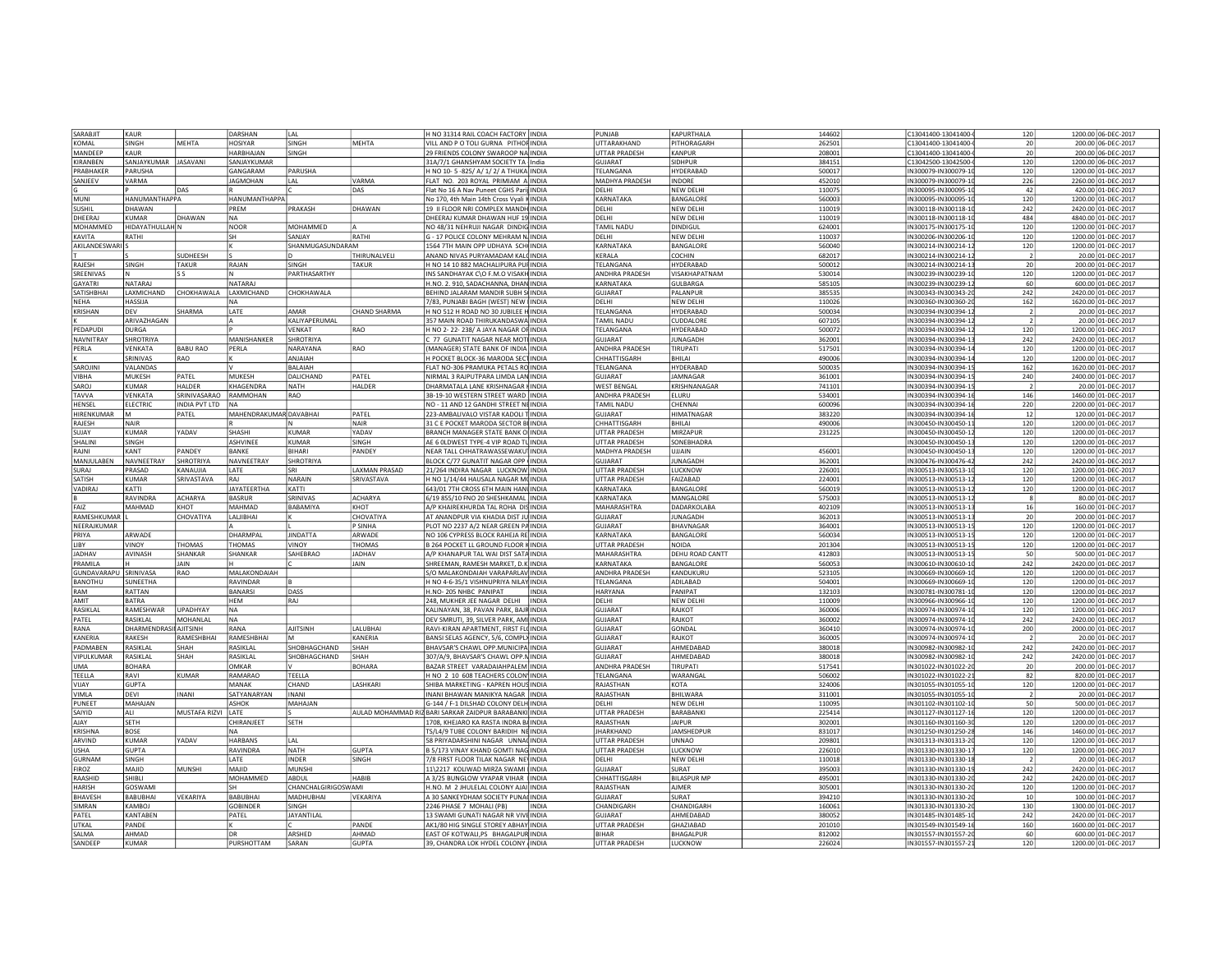| NAVIN            | KUMAR              | PODDAR                  | l٧                                  | N             | PODDAR             | BLOCK NO.-3. FLAT NO-303 RAMKR INDIA                                              | CHHATTISGARH          | KORBA                                 | 495677                                   | IN301557-IN301557-21<br>242 | 2420.00 01-DEC-2017                           |
|------------------|--------------------|-------------------------|-------------------------------------|---------------|--------------------|-----------------------------------------------------------------------------------|-----------------------|---------------------------------------|------------------------------------------|-----------------------------|-----------------------------------------------|
| RAKESH           | KIIMAR             | DUBFY                   | <b>SRI</b>                          | BADRI         | NATH DUBFY         | H. NO.-132 VIII / MOHALLA-SULTAN INDIA                                            | UTTAR PRADESH         | <b>JAUNPUR</b>                        | 222001                                   | 120<br>IN301557-IN301557-2  | 1200.00 01-DEC-2017                           |
| ASHUTOSH         | <b>DUMBARE</b>     |                         | KARBHAR                             | SHIVRAM       | DUMBARE            | NO 8, DUROPEAN QUARTERS, NR B INDIA                                               | MAHARASHTRA           | <b>MUMBA</b>                          | 400027                                   | N301604-IN301604-1<br>242   | 2420.00 01-DEC-2017                           |
| PAYAL            |                    |                         | <b>SH</b>                           | NDERSINGH     |                    | H.NO 56 WARD NO 8 BURIA<br><b>INDIA</b>                                           | HARYANA               | YAMUNANAGAR                           | 135101                                   | IN301653-IN301653-1<br>120  | 1200.00 01-DEC-2017                           |
| SUREKHA          | MONGJA             |                         | SURESH                              | KUMAF         | MONGJA             | BHA 134 SAMBHAR ROAD TH. PHUI INDIA                                               | RAJASTHAN             | DAUSA                                 | 303338                                   | 120<br>IN301696-IN301696-1  | 1200.00 01-DEC-2017                           |
|                  |                    |                         |                                     |               |                    |                                                                                   |                       |                                       |                                          |                             |                                               |
| KRISHNA          | CHANDRA            | PATHAK                  | MADAN                               | MOHAN         | PATHAK             | BAGLA MANSION 1ST FLOOR LALII INDIA                                               | <b>JHARKHAND</b>      | RANCHI                                | 834001                                   | IN301740-IN301740-1<br>242  | 2420.00 01-DEC-2017                           |
| DEEPAK           | KUMAR              |                         | RAM                                 | NATH          | SINDWANI           | H NO 174 WARD NO 5 LAL SARAK HINDIA                                               | HARYANA               | <b>BHIWAN</b>                         | 125033                                   | 120<br>IN301766-IN301766-1  | 1200.00 01-DEC-2017                           |
| <b>HFMAN1</b>    | <b>KAWATRA</b>     |                         | JOGINDER                            | KUMAF         | KAWATRA            | C-50 ANAND VIHAR DELHI<br><b>INDIA</b>                                            | <b>DELHI</b>          | NEW DELHI                             | 110092                                   | 120<br>IN301766-IN301766-1  | 1200.00 01-DEC-2017                           |
| ANKIT            | KUMAR              | GOYAL                   | RAJENDER                            | KUMAR         | GOYAL              | M/S OM PARKASH ANKIT KUMAR B INDIA                                                | HARYANA               | SIRSA                                 | 125055                                   | IN301774-IN301774-1         | 20.00 01-DEC-2017<br>$\overline{2}$           |
| MOHMMED          | <b>IRAFAN</b>      |                         | MUNNA                               | CHAND         |                    | 863 GULAB BADI LADPURA KOTA<br><b>INDIA</b>                                       | RAJASTHAN             | <b>KOTA</b>                           | 324006                                   | IN301774-IN301774-1<br>40   | 400.00 01-DEC-2017                            |
| GITA             | JAIN               |                         | GULAB                               | CHAND         | <b>AIAL IL</b>     | C 30 INDRA VIHAR KOTA KOTA<br><b>INDIA</b>                                        | RAJASTHAN             | KOTA                                  | 324005                                   | IN301774-IN301774-1<br>130  | 1300.00 01-DEC-2017                           |
|                  |                    | CHANDRA SEKAR KARUPPIAH |                                     |               |                    | 255 3 D 6 NATARAJ NAGAR AND JU INDIA                                              | TAMIL NADL            | SALEM                                 | 636008                                   | IN301774-IN301774-1<br>114  | 1140.00 01-DEC-2017                           |
|                  | RENGASAMI          |                         | SOWMIAN                             |               |                    |                                                                                   | KARNATAKA             | KOLAR                                 | 563115                                   | 162                         |                                               |
|                  |                    |                         |                                     |               |                    | NO 52 BACHELORS HOSTEL BEML N INDIA                                               |                       |                                       |                                          | IN301895-IN301895-1         | 1620.00 01-DEC-2017                           |
| ANTHONY          | LAWRENCE           | REGO                    | LAWRENCE                            | FRANCIS       | REGO               | OLD FISH MARKET ROAD KUMTA NINDIA                                                 | KARNATAKA             | KUMTA                                 | 581343                                   | IN301895-IN301895-1<br>60   | 600.00 01-DEC-2017                            |
| <b>SUMAN</b>     | M                  |                         | LATE                                |               |                    | S KANTHARAJA SHETTY NO 818 1ST FLOOR 2ND CROSS LOK INDIA                          | KARNATAKA             | MYSORE                                | 570010                                   | IN301926-IN301926-3         | 20.00 01-DEC-2017<br>$\overline{\phantom{a}}$ |
| <b>BHANUMATI</b> | RAMESHKUMAR ANGAR  |                         | RAMESHKUMAR                         | ANGARI        |                    | BLOCK NO. D-12/82, 1ST FLOOR GO INDIA                                             | <b>GUJARAT</b>        | <b>BHAVNAGAR</b>                      | 364002                                   | IN301991-IN301991-1<br>120  | 1200.00 01-DEC-2017                           |
| RAOSAHEB         | MARUTI             | LOHOTE                  | MARUTI                              | SHIVRAM       | OHOTE.             | AT- POST ale, TAL- JUNNAR, PUNE INDIA                                             | <b>MAHARASHTRA</b>    | DEHU ROAD CANTT                       | 412411                                   | 120<br>IN302164-IN302164-1  | 1200.00 01-DEC-2017                           |
|                  | <b>BALAIL</b>      |                         | lм                                  | KANNAN        |                    | NO 41 V P KOIL STREET PALANIPET INDIA                                             | TAMII NADU            | KANCHEFPURAM                          | 631002                                   | 120<br>IN302201-IN302201-1  | 1200.00 01-DEC-2017                           |
| CHIDRAWAR        | NILESH             |                         |                                     |               | HIDRAWAR           | M V PATIL FLAT NO.48 DASHMESH<br>INDIA                                            | MAHARASHTRA           | AURANGABAD                            | 431001                                   | N302201-IN302201-1<br>32    | 320.00 01-DEC-2017                            |
| PARVINDER        | <b>KUMAR</b>       | GROVER                  | RAM                                 | LAL           | <b>SROVER</b>      | 1. NO.- 1316 SECTOR - 14 HISAR<br><b>INDIA</b>                                    | HARYANA               | <b>HISSAR</b>                         | 125001                                   | IN302201-IN302201-1<br>242  | 2420.00 01-DEC-2017                           |
|                  | SINGH              |                         | <b>NA</b>                           |               |                    | 158 PHASE 7. MOHALL ROPAR P BUNDIA                                                | <b>HANDIGARH</b>      | CHANDIGARH                            |                                          |                             |                                               |
| SATPAL           |                    |                         |                                     |               |                    |                                                                                   |                       |                                       | 160061                                   | N302269-IN302269-1          | 60.00 01-DEC-2017                             |
|                  | <b>JOSEPH</b>      | <b>KUMAR</b>            | SOMANADHAM                          | BANDHANADHAM  |                    | H NO 24-7-80 OPP PAVAN TOWERS INDIA                                               | TELANGANA             | WARANGAL                              | 506003                                   | IN302269-IN302269-1<br>32   | 320.00 01-DEC-2017                            |
|                  | SREEDEVI           |                         |                                     |               | SUBBARAO           | LIG 42 SECTOR-5 MVP COLONY VIS/ INDIA                                             | ANDHRA PRADESH        | VISAKHAPATNAM                         | 530017                                   | IN302324-IN302324-1<br>120  | 1200.00 01-DEC-2017                           |
| <b>MUKTA</b>     | MFHTA              |                         | <b>IAKHPAT</b>                      | RAI           | <b>MEHTA</b>       | QUARTER NO TY/V/5/S AND C/VSK INDIA                                               | <b>ANDHRA PRADESH</b> | VISAKHAPATNAM                         | 530004                                   | 242<br>IN302324-IN302324-1  | 2420.00 01-DEC-2017                           |
| SHARABL          | VFNKATA            |                         | NAGA LINGESWA VENKATESWARLU SHARABU |               |                    | D NO 6-143 GURAZALA POST GUNTINDIA                                                | <b>ANDHRA PRADESH</b> | SATTENAPALLE                          | 522415                                   | IN302324-IN302324-3         | 20.00 01-DEC-2017                             |
| <b>GAYATRI</b>   |                    |                         | RAM                                 | KUMAR         | AGGARWAI           | H.NO.- 1035, MANGAL BHAWAN, SI INDIA                                              | HARYANA               | <b>HISSAR</b>                         | 125001                                   | IN302365-IN302365-1         | 20.00 01-DEC-2017<br>$\overline{2}$           |
| NARESH           | <b>KUMAR</b>       |                         | MADAN                               | I AI          |                    | H. NO. 214 GALI CHOPRA WALI SIRSINDIA                                             | HARYANA               | SIRSA                                 | 125055                                   | 120<br>IN302365-IN302365-1  | 1200.00 01-DEC-2017                           |
|                  |                    |                         |                                     | <b>BIHARI</b> |                    | <b>INDIA</b>                                                                      |                       |                                       |                                          |                             |                                               |
| NARESH           | CHAND              | JAIN                    | RANG                                |               | <b>AIN SARAF</b>   | GANZ BAZAR SONEPAT                                                                | HARYANA               | SONEPAT                               | 131001                                   | IN302822-IN302822-1<br>20   | 200.00 01-DEC-2017                            |
| PALADUGU         | <b>HARITHA</b>     |                         | VENKATESWARLU                       |               |                    | L-5 A.U.STAFF QUARTERS SIVAJI PA INDIA                                            | ANDHRA PRADESH        | VISAKHAPATNAM                         | 530017                                   | IN302863-IN302863-1<br>120  | 1200.00 01-DEC-2017                           |
|                  | VENKATA            | RAMESH                  |                                     | SURYANARAYANA |                    | C/O DR E SITARAM 8-3-191/269/1 \ INDIA                                            | <b>TELANGANA</b>      | HYDERABAD                             | 500038                                   | IN302863-IN302863-1<br>120  | 1200.00 01-DEC-2017                           |
| AJIT             | SINGH              |                         | DIWAN                               | SINGH         |                    | VIDYA NAGAR NEAR HANUMAN M/ INDIA                                                 | HARYANA               | BHIWANI                               | 127021                                   | IN302943-IN302943-1<br>120  | 1200.00 01-DEC-2017                           |
| ANJU             | BALA               |                         | MANGAL                              | CHAND         |                    | D/O MANGAL CHAND CHUHAR SIN INDIA                                                 | HARYANA               | BHIWANI                               | 127021                                   | 242<br>IN302943-IN302943-1  | 2420.00 01-DEC-2017                           |
| <b>KISHOF</b>    | <b>VIRJIBHAI</b>   | VORANI                  | VIRIIBHAI                           | VORANI        |                    | C/O SAINATH CARRIRSSHUP NO-25 INDIA                                               | <b>GUJARAT</b>        | BHUJ                                  | 370201                                   | 130<br>IN303052-IN303052-1  | 1300.00 01-DEC-2017                           |
| SOMIIBHA         | <b>PAI ABHAI</b>   | CHAVDA                  | PAI ABHA                            | NANJIRHA      | CHAVDA             | MAKAN NO.2 NR.SHAKTINATH MAINDIA                                                  | <b>GUJARAT</b>        | <b>BHARUCH</b>                        | 392001                                   | IN303052-IN303052-1<br>96   | 960.00 01-DEC-2017                            |
| MAYUR            | <b>GUPTA</b>       |                         | <b>SURINDER</b>                     | CUMAR         |                    | 61 A HARDYAL ROAD NR BUS STAN INDIA                                               | PUNJAB                | <b>JALANDHAR</b>                      | 144002 PREC0013110                       | 120                         | 1200.00 11-DEC-2017                           |
|                  |                    |                         |                                     |               |                    |                                                                                   |                       |                                       |                                          |                             |                                               |
| MR               | MEHTAB             | AHMAD                   | MOHAMMED                            | UMAR          |                    | 61 PURVA PEER BUX SOURABH GAT INDIA                                               | UTTAR PRADESH         | MEERUT                                | 250002 PREC0020246                       | 120                         | 1200.00 11-DEC-2017                           |
| <b>MR</b>        | SATISH             | KUMAR SHARMA KANHIYA    |                                     | LAL           | <b>HARMA</b>       | P. NO-50 OMKAR COLONY ALWAR INDIA                                                 | RAJASTHAN             | ALWAR                                 | 301001 PREC0022031                       | 120                         | 1200.00 11-DEC-2017                           |
| NIKKY            | TATER              |                         | SANJAY                              | TATER         |                    | 6TH PAL ROAD SARDARPURA JODH INDIA                                                | RAJASTHAN             | <b>JODHPUF</b>                        | 342003 PREC0035973                       | 242                         | 2420.00 11-DEC-2017                           |
|                  | <b>JAYANTIBHAI</b> | KAMANI                  | lм                                  |               | VARSANI            |                                                                                   | <b>GUJARAT</b>        |                                       |                                          | 120                         | 1200.00 11-DEC-2017                           |
| <b>BHANUBEN</b>  |                    |                         |                                     |               |                    |                                                                                   |                       | BHAVNAGAR                             | 364001 PREC0051074                       |                             |                                               |
|                  |                    |                         |                                     |               |                    | JAIL ROAD ANJNEY FLAT S-6 BHAVN INDIA                                             |                       |                                       |                                          |                             |                                               |
| RAVI             | <b>VINODBHAI</b>   | <b>BHATT</b>            | VINODBHAI                           |               |                    | 89 TAPOVAN SOC NR MANEK BAG I INDIA                                               | <b>GUJARAT</b>        | AHMEDABAD                             | 380015 PREC0058835                       | 130                         | 1300.00 11-DEC-2017                           |
| MALA             | DINESHKUMAR JAIN   |                         | <b>BABULAL</b>                      | CHUNILALJI    | JAIN               | E 504 BLDG NO 3 KUPREJA COMPLE INDIA                                              | <b>MAHARASHTRA</b>    | MUMBAI                                | 400078 PREC0076579                       | 242                         | 2420.00 11-DEC-2017                           |
| TRISHLA          | <b>GUPTA</b>       |                         | SHUBH                               | <b>GUPTA</b>  |                    | 501 SHUBH ANGAN PLOT NO 179 S INDIA                                               | MAHARASHTRA           | <b>MUMBA</b>                          | 400093 PREC0077100                       | 120                         | 1200.00 11-DEC-2017                           |
| SADANAND         | HAJARE             |                         | NA                                  |               |                    | 678, HAJARE HOUSE BEHIND DHAN INDIA                                               | MAHARASHTRA           | NAGPUR                                | 440012 PREC0082181                       | 120                         | 1200.00 11-DEC-2017                           |
| SNEHAL           | PATWARI            |                         | ANIL                                | SAKARLAL      | PATWARI            | 18, AMARKUNJ SOCIETY, S.M.ROAI INDIA                                              | GUJARAT               | AHMFDABAD                             | 380015 PREC0111652                       | 120                         | 1200.00<br>11-DEC-2017                        |
| NIRMALYA         | KUMAR              | MONDAL                  | GOSTHA                              | <b>BEHAR</b>  | MONDAL             | AEESOPS PO+PS-BAGNAN S DIST HOINDIA                                               | <b>WEST BENGAL</b>    | <b>HOWRAH</b>                         | 711303 PREC0118345                       | 120                         | 1200.00<br>11-DEC-2017                        |
| ASHISH           | GUPTA              | HUF                     | ASHISH                              | <b>GUPTA</b>  |                    | 1/601, VDHADHAR NAGAR NEAR MI INDIA                                               | RAJASTHAN             | <b>IAIPUR</b>                         | 302023 PREC0118352                       | 120                         | 1200.00<br>11-DEC-2017                        |
| <b>JAIN</b>      | <b>MAHENDRA</b>    |                         |                                     | LAL           | <b>JAIN</b>        |                                                                                   |                       | <b>JODHPUR</b>                        | PREC0118443                              |                             | 1200.00 11-DEC-2017                           |
|                  |                    |                         | JAWARI                              |               |                    | E 118 UTI PARTAP NAGAR JODHPUI INDIA                                              | RAJASTHAN             |                                       |                                          | 120                         |                                               |
| PRIYANKA         | AGGARWAL           |                         | l B                                 |               | AGGARWAL           | NO ADDRESS RURAL ELECTRIFICATI INDIA                                              | DELHI                 | NEW DELHI                             | PREC0118450                              | 120                         | 1200.00 11-DEC-2017                           |
| SWEETY           |                    |                         | NA                                  |               |                    | 3149-B GANESH NAGAR GALI NO 3 INDIA                                               | PUNJAE                | LUDHIANA                              | PREC0118461                              | 120                         | 1200.00 11-DEC-2017                           |
|                  | MANIU              |                         | RAIAN                               | KLIMAR        |                    | 3149-B GANESH NAGAR GALI NO 3 INDIA                                               | PUNIAR                | <b>IUDHIANA</b>                       | PREC0118477                              | 120                         | 1200.00 11-DEC-2017                           |
| <b>IHONY</b>     | PO                 |                         | <b>POTTFNARIMBIL</b>                | <b>ANTONY</b> | OUSEPH             | 4-8 13 TH CROSS BALAJINAGAR JAY INDIA                                             | KARNATAKA             | <b>BANGALORE</b>                      | PREC0118508                              | 120                         | 1200.00 11-DEC-2017                           |
| SUSHILA          | <b>I AKHOTIA</b>   |                         | RAM                                 | GOPAI         | ΑΚΗΩΤΙΑ            | E 118 UTI PARTAP NAGAR JODHPUI INDIA                                              | RAJASTHAN             | <b>IODHPUR</b>                        | PRFC0118522                              | 120                         | 1200.00<br>11-DEC-2017                        |
| BIRENDER         | SINGH              | YADAV                   | l GH                                | <b>BHOOP</b>  | <b>SINGH YADAV</b> | NO ADDRESS RURAL ELECTRIFICATI INDIA                                              | DELHI                 | <b>NEW DELHI</b>                      | PREC0118539                              | 130                         | 1300.00<br>11-DEC-2017                        |
| <b>ILAK</b>      | RAI                | ARORA                   | RAM                                 | RRAKHA        |                    | FLAT NO 69 C/O 3 PH T GUPMOHAI INDIA                                              | PUNIAR                | LUDHIANA                              | PREC0118540                              | 130                         | 1300.00<br>1-DEC-2017                         |
| <b>KRISHNA</b>   | <b>KUMAR</b>       | AGARWAL                 | lм                                  |               | AGARWAI            | 469 GROUND RAJIO KA CHANDPOLINDIA                                                 | RAJASTHAN             | <b>JAIPUR</b>                         | PREC0118580                              | 130                         | 1300.00<br>1-DEC-2017                         |
| MEHERNOZ         | HOMI               | <b>MALOO</b>            | <b>HOMI</b>                         | NARIMAN       | <b>MALOO</b>       | NO ADDRESS RURAL ELECTRIFICATI INDIA                                              | DELHI                 | NEW DELHI                             | <b>PREC0118608</b>                       | 162                         | 1620.00<br>1-DEC-2017                         |
|                  |                    |                         |                                     |               |                    |                                                                                   |                       |                                       |                                          |                             |                                               |
| MAHESH           | <b>KUMAR</b>       | KHILRANI                | VEERCHAND                           | VASUMAL       | KHILRANI           | F-NO-254 CHANKYA APT TRILOCHA INDIA                                               | MAHARASHTRA           | <b>BHOPAL</b>                         | PREC0118629                              | 242                         | 2420.00<br>11-DEC-2017                        |
| PRATIK           |                    | SHAH                    | JITENDRA                            | SHAH          |                    | I SAI KRUPA BLDG NEAR PNB BANK INDIA                                              | <b>MAHARASHTRA</b>    | THANE                                 | <b>PREC0118645</b>                       | 242                         | 2420.00<br>11-DEC-2017                        |
| AIAY             | KUMAR              | JAIN                    | PHOOL                               | CHAND         | <b>JAIN</b>        | 113 GANPATH PARADISE CENTRAL INDIA                                                | RAIASTHAN             | <b>JAIPUR</b>                         | PREC0118672                              | 242                         | 2420.00 11-DEC-2017                           |
| RAM              | GOPAL              | <b>GUPTA</b>            | RAM                                 | SWAROOF       | <b>GUPTA</b>       | 118/84 KAUSHAL PURI GUMTI NO 5 INDIA                                              | <b>UTTAR PRADESH</b>  | KANPUR                                | PREC0118746                              | 242                         | 2420.00 11-DEC-2017                           |
| TAJBANU          |                    | GILANI                  | <b>GULABDIN</b>                     | M             | GILANI             | 118/84 KAUSHAL PURI GUMTI NO 5 INDIA                                              | UTTAR PRADESH         | KANPUR                                | PREC0118771                              | 242                         | 2420.00 11-DEC-2017                           |
| RAJENDRA         | AGRAWAL            |                         | lсн                                 | li Al         | AGGARWAI           | K 23/13 PUNJABI BAZAR KOTUA MU INDIA                                              | DELHI                 | <b>NEW DELHI</b>                      | 110003 PREC0118831                       | 120                         | 1200.00 11-DEC-2017                           |
| <b>BHARAT</b>    | <b>BHUSHAN</b>     | SAMBHIR                 | SURAJ                               | PRAKASH       | <b>GAMBHIF</b>     | 15/29A TILAK NAGAR NEW DELHI - INDIA                                              | DELHI                 | NEW DELHI                             | PREC0119004                              | 120                         | 1200.00 11-DEC-2017                           |
| SHANITI          | PAHAUJA            |                         | HOTU                                | RAM           | GIPHAR             |                                                                                   | DELHI                 | NEW DELHI                             | 110025 PREC0119062                       | 120                         | 1200.00 11-DEC-2017                           |
|                  |                    |                         |                                     |               |                    | A 29 NEW FRIENS COLONY NEW DE INDIA                                               |                       |                                       |                                          |                             |                                               |
| DHANWANT         | <b>SEEHRA</b>      |                         | DHANWANT                            | SEEHRA        |                    | J13/23C 2ND FLOOR RAJOURI GARE INDIA                                              | DELHI                 | NEW DELHI                             | 110027 PREC0119080                       | 120                         | 1200.00 11-DEC-2017                           |
| DEEPINDER        | GILL               |                         | AVTAR                               | SINGH         | GILL               | B/7 VISHNU GARDEN DELHI DELHI  INDIA                                              | DELHI                 | NEW DELHI                             | 110027 PREC0119084                       | 130                         | 1300.00 11-DEC-2017                           |
| KUSHAL           | <b>GUPTA</b>       |                         | SATISH                              | CHANDRA       | <b>GUPTA</b>       | 1/5349 GALI M-14 BULBIR NAGAR E INDIA                                             | DELHI                 | NEW DELHI                             | 110032 PREC0119113                       | 120                         | 1200.00 11-DEC-2017                           |
| RADHE            | SHYAM              | <b>JAISWAL</b>          | <b>KISHORI</b>                      | LAL           | <b>JAISWAL</b>     | <b>DELHI</b><br><b>NDIA</b>                                                       | DELHI                 | NEW DELHI                             | 110034 PREC0119151                       | 130                         | 1300.00 11-DEC-2017                           |
| PAWAN            | KUMAR              |                         | <b>I ATFSH</b>                      | KEDAR         | <b>NATH</b>        | r-759-760 CAMP NO-1 NANGLOI DI INDIA                                              | DELHI                 | NFW DFI HI                            | 110041 PREC0119203                       | 120                         | 1200.00 11-DEC-2017                           |
| MANISHA          | SINGH              | RAUTELA                 | AKHILESH                            | PRASAD        | <b>ERMA</b>        | D-63-64 VISHWAKARMA COLONY N INDIA                                                | DELHI                 | NEW DELHI                             | 110044 PREC0119214                       | 120                         | 1200.00 11-DEC-2017                           |
| RAJESH           | KUMAR              | SUMAN                   | NAGENDRA                            | PRASAD        | <b>SINGH</b>       | H NO 72/11 GALI NO 2 MOHANNA(INDIA                                                | DFI HI                | NEW DELHI                             | 110046 PREC0119221                       | 120                         | 1200.00 11-DEC-2017                           |
| <b>RAMESH</b>    | RANI               |                         | BEANT                               | LAL           |                    | E-8 SOUTH ANARKALI SOM BAJAR INDIA                                                | DELHI                 | <b>NEW DELHI</b>                      | 110051 PREC0119249                       | 130                         | 1300.00 11-DEC-2017                           |
|                  |                    | SAXFNA                  |                                     | RAI           |                    |                                                                                   |                       |                                       |                                          |                             |                                               |
| ANIL             | <b>KUMAR</b>       |                         | GIRI                                |               | KISHORE SAXENA     | A 113 GALI NO 2 NORTH GHONDA I INDIA                                              | DELHI                 | NEW DELHI                             | 110053 PREC0119280                       | 120                         | 1200.00 11-DEC-2017                           |
| <b>KUSUM</b>     | <b>GUPTA</b>       |                         | <b>VIPIN</b>                        | <b>GUPTA</b>  |                    | SHOBHA HOUSE 35 RAJPUR ROAD I INDIA                                               | DELHI                 | NEW DELHI                             | 110054 PREC0119289                       | 130                         | 1300.00 11-DEC-2017                           |
| NANDAN           | PATRA              |                         | l sh                                | KANAILAI      | PATRA              | C-23 MASOOD PUR VASANT KUNJ NINDIA                                                | DFI HI                | NEW DELHI                             | 110070 PREC0119388                       | 120                         | 1200.00 11-DEC-2017                           |
| MEGHNA<br>ARUN   | JAIN               |                         | VIRENDER<br>RAJENDRA                | SINGH<br>JAIN |                    | PLOT NO 303 SHAKUNTALAM APPA INDIA<br>K246 SARITA VIHAR NEW DELHI<br><b>INDIA</b> | DFI HI<br>DELHI       | <b>NEW DELHI</b><br><b>NFW DFI HI</b> | 110075 PREC0119400<br>110076 PREC0119412 | 120<br>242                  | 1200.00 11-DEC-2017<br>2420.00 11-DEC-2017    |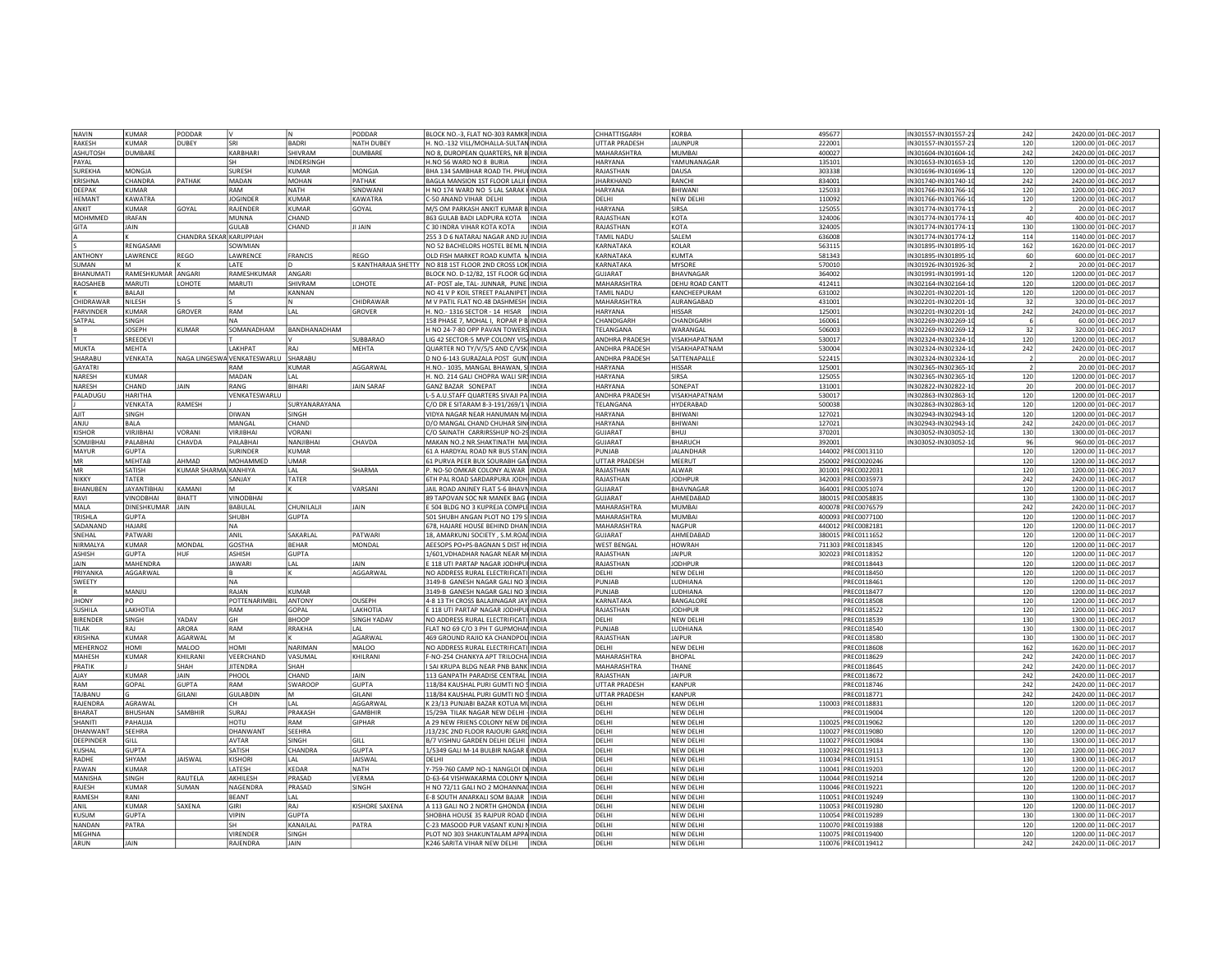| MUKAND               | I AI               |                             | HARI                       | KISHAN           | DASS              | A 125 GALI NO 4 WEST AZAD NAGA INDIA       |              | DELHI                | NEW DELHI           | 110081 PREC0119416 | 120 | 1200.00 11-DEC-2017 |
|----------------------|--------------------|-----------------------------|----------------------------|------------------|-------------------|--------------------------------------------|--------------|----------------------|---------------------|--------------------|-----|---------------------|
| <b>JYOTI</b>         | KAMRA              |                             | PREM                       | KAMRA            |                   | FLAT NO A-102 SAMRAT ASHOK AP INDIA        |              | DELHI                | NEW DELHI           | 110081 PREC0119418 | 242 | 2420.00 11-DEC-2017 |
|                      |                    |                             |                            |                  |                   |                                            |              |                      |                     |                    |     |                     |
| RANJNA               | <b>BALA</b>        |                             | LATE                       | SHRI             | MADAN LAL         | G-28-126, SECTOR-3 ROHONI NEW I INDIA      |              | DELHI                | NEW DELHI           | 110085 PREC0119468 | 242 | 2420.00 11-DEC-2017 |
| DIPESH               | SACHDEV            |                             | ANIL                       | SACHDEV          |                   | 47A SHALIMAR BAGH DELHI                    | <b>INDIA</b> | DELHI                | NEW DELHI           | 110088 PREC0119504 | 120 | 1200.00 11-DEC-2017 |
| ROHITCHAWLA          |                    |                             | <b>JOGINDER</b>            | <b>KUMAR</b>     | CHACLA            | POCKETAN 19C SHALIMAR BAGH DI INDIA        |              | DELHI                | <b>NEW DELHI</b>    | 110088 PREC0119507 | 130 | 1300.00 11-DEC-2017 |
| HARPREEP             | SINGH              |                             | <b>JASBIR</b>              | SINGH            |                   | 160 HARGOBINDENCLAVE                       | <b>INDIA</b> | DELHI                | <b>NFW DFI HI</b>   | 110092 PREC0119555 | 120 | 1200.00 11-DEC-2017 |
| MAHIPAL              | <b>JAIN</b>        |                             | lsh                        | SHANTI           | SANOOP JAIN       | 70/35 MAYA PARAV ROHTAK                    | <b>INDIA</b> | HARYANA              | ROHTAK              | 124001 PREC0119732 | 242 | 2420.00 11-DEC-2017 |
| SATLAIS              |                    |                             | lsh                        | CHATTAV          | SINGH             | MALIK NUSING HOME BALSHAD RC INDIA         |              | HARYANA              | <b>HISSAR</b>       | 125001 PREC0119753 |     |                     |
|                      |                    |                             |                            |                  |                   |                                            |              |                      |                     |                    | 242 | 2420.00 11-DEC-2017 |
| MADAN                | LAL                | GARG                        | <b>DURGA</b>               | PRASAD           | GARG              | APPROACH ROAD UKLANA MANDI INDIA           |              | HARYANA              | SIRSA               | 125113 PREC0119778 | 120 | 1200.00 11-DEC-2017 |
| KIRTI                | KAPOOR             |                             | DARSHAN                    | <b>CLIMAR</b>    | <b>KAPOOR</b>     | 26-E COURT ROAD AMRITSAR AMR INDIA         |              | PUNIAR               | AMRITSAR            | 143001 PREC0119971 | 242 | 2420.00 11-DEC-2017 |
| <b>GOUTAMI</b>       | ARORA              |                             | NARINDER                   | ARORA            |                   | 165 NEW JAWADHAR NAGAR JALAI INDIA         |              | PUNJAB               | <b>JALANDHAR</b>    | 144001 PREC0119991 | 130 | 1300.00 11-DEC-2017 |
| VEENU                | <b>JINDAL</b>      |                             | HARGOPAL                   | GARG             |                   | #566 GOBIND PURA BASTI SANGRU INDIA        |              | PUNJAB               | SANGRUR             | 148001 PREC0120022 | 120 | 1200.00 11-DEC-2017 |
|                      |                    |                             |                            |                  |                   |                                            |              |                      |                     |                    |     |                     |
| MANISHA              | SHARMA             |                             | lм                         |                  | SHARMA            | HOUSE NO 526 SECTION 10D SUPAI INDIA       |              | CHANDIGARH           | CHANDIGARI          | 160011 PREC0120049 | 120 | 1200.00 11-DEC-2017 |
| SURJEET              | KAUR               |                             | MANINDERJIT                | SINGH            |                   | J-31158 S.F RAJDURI GARDEN NEW INDIA       |              | DFI HI               | NEW DELHI           | PREC0120089        | 120 | 1200.00 11-DEC-2017 |
| <b>BHARAT</b>        | <b>BHASKAR</b>     | SRIVASTAVA                  | MUNNA                      | I AI             | SRIVASTAVA        | 108/93 DURGA DEVI ROAD GANDH INDIA         |              | UTTAR PRADESH        | KANPUR              | 208001 PREC0120181 | 120 | 1200.00 11-DEC-2017 |
| KESHAV               | AGRAWAL            |                             | PRABHU                     | DAYAL            | AGRAWAL           | 40 GANDHI NAGAR                            | <b>INDIA</b> | <b>UTTAR PRADESH</b> | VARANASI            | 221010 PREC0120222 | 120 | 1200.00 11-DEC-2017 |
|                      |                    |                             |                            |                  |                   |                                            |              |                      |                     |                    |     |                     |
| MANAV                | <b>UBERAI</b>      |                             |                            |                  | <b>JRFRAI</b>     | 2 FAWN BRAKE AVENUE HAVLOCK INDIA          |              | UTTAR PRADESH        | LUCKNOW             | 226001 PREC0120229 | 130 | 1300.00 11-DEC-2017 |
| SIDHARTH             | MAHESHWARI         |                             | <b>SURENDRA</b>            | KUMAR            | MAHESHWARI        | 13-14 PRAKASH ENCLAVE BEHIND (INDIA        |              | UTTAR PRADESH        | AGRA                | 282005 PREC0120347 | 146 | 1460.00 11-DEC-2017 |
| MADAN                | MOHAN              | SHARMA                      | LATE                       | SRI              | <b>CHAND BHAN</b> | 37 GOVIND NAGAR NEAR SAKET CC INDIA        |              | UTTAR PRADESH        | AGRA                | 282010 PREC0120354 | 162 | 1620.00 11-DEC-2017 |
| GINNI                | <b>DEVI</b>        | SOMANI                      | MADAN                      | LAL              | LAKHOTIA          | 335 SOMANI BHAWAN SBBJ STREET INDIA        |              | RAJASTHAN            | ALWAR               | 301003 PREC0120376 | 242 | 2420.00 11-DEC-2017 |
|                      |                    |                             |                            |                  |                   |                                            |              |                      |                     |                    |     |                     |
| PREM                 | SHARA              |                             | PREM                       | <b>MOHAN</b>     | SHARA             | S-55 ASHOK MARG C SCHEME JAIPL INDIA       |              | RAJASTHAN            | <b>IAIPUR</b>       | 302001 PREC0120383 | 120 | 1200.00 11-DEC-2017 |
| GAURAV               | <b>JAIN</b>        |                             | <b>BHIKAM</b>              | CHAND            | <b>AIN</b>        | <b>IAIPUR</b>                              | <b>NDIA</b>  | RAJASTHAN            | <b>IAIPUR</b>       | 302004 PREC0120435 | 120 | 1200.00 11-DEC-2017 |
| RIKHIRA              | GUPTA              |                             |                            |                  | MITTAI            | <b>B31 PRARAD MARG TICK NAGAR JA INDIA</b> |              | RAIASTHAN            | <b>IAIPUF</b>       | 302004 PREC0120443 | 242 | 2420.00 11-DEC-2017 |
| MADHU                | SHARMA             |                             | MADANI AI                  | SHARMA           |                   | 29A SUBHAM VIHAR KAZOR COLON INDIA         |              | RAJASTHAN            | <b>JAIPUR</b>       | 302018 PREC0120561 | 120 | 1200.00 11-DEC-2017 |
|                      |                    |                             |                            |                  |                   |                                            |              |                      |                     |                    |     |                     |
| ARUNKUMAR            |                    |                             | SURINDER                   | <b>ILIMAR</b>    | NAYAR             | 55 K-5 GEHEMI GREEN PARK QUEEL INDIA       |              | RAJASTHAN            | <b>IAIPUF</b>       | 302019 PREC0120588 | 162 | 1620.00 11-DEC-2017 |
| DAMODAR              | <b>GUPTA</b>       |                             | RADHEY                     | <b>HYAM</b>      |                   | /O KG COMPANY ST 13 NURSARY INDIA          |              | RAJASTHAN            | <b>IAIPUF</b>       | 302021 PREC0120622 | 162 | 1620.00 11-DEC-2017 |
| ANITHA               | <b>JAIN</b>        |                             | SANJAY                     | KUMAR            |                   | SANYO SILVER APPAREL RANG MAH INDIA        |              | RAJASTHAN            | AJMER               | 305001 PREC0120683 | 242 | 2420.00 11-DEC-2017 |
| KRISHAN              | KUAMR              | SONI                        | SHYAM                      | LAL              | SONI              | 9/2 J BAPU NAGAR BHILWARA RAJ INDIA        |              | RAJASTHAN            | BHILWARA            | 311001 PREC0120739 | 242 | 2420.00 11-DEC-2017 |
|                      |                    |                             |                            |                  |                   |                                            |              |                      |                     |                    |     |                     |
| BHAGWATI             | PRASAD             |                             | <b>NA</b>                  |                  |                   | 48A TALWANDA KOTA RAJASTHAN INDIA          |              | RAJASTHAN            | KOTA                | 324005 PREC0120786 | 242 | 2420.00 11-DEC-2017 |
| ANIL                 | <b>KHANDFLINA</b>  | HUF                         | BHAGWATI                   | PRASAD           |                   | 48-A TALWANDI KOTA KOTA                    | <b>INDIA</b> | RAIASTHAN            | KOTA                | 324009 PREC0120800 | 242 | 2420.00 11-DEC-2017 |
| VASANTRAI            | SUNDARI            | <b>VITHAI ANI</b>           | <b>SUNDARI</b>             |                  | <b>VITHAI ANI</b> | RAIKOT                                     | <b>INDIA</b> | <b>GUIARAT</b>       | RAJKOT              | 360005 PREC0121099 | 120 | 1200.00 11-DEC-2017 |
| <b>DAXABEN</b>       | <b>SAILESHBHAI</b> | <b>TRIVEDI</b>              | <b>SAILESHBHAL</b>         |                  | <b>TRIVEDI</b>    | SHREE HARSIDDHI GUNIAN PARK BUNDIA         |              | <b>GUIARAT</b>       | RAIKOT              | 360005 PREC0121103 | 120 | 1200.00 11-DEC-2017 |
| NIRAV                | DAMIIRHAI          | PATEL                       | DAMJIBHAI                  | PATEL            |                   | SHIV JALARAM SOCIETY-2 UNIVERS INDIA       |              | GUJARAT              | RAJKOT              | 360005 PREC0121107 | 120 | 1200.00 11-DEC-2017 |
|                      |                    |                             |                            |                  |                   |                                            |              |                      |                     |                    |     |                     |
| NANDANI              | ARTI               | BHARATBHAI                  | BHARATBHAI                 | lм               | NANDANI           | HIRASHREE-2 SAURASHTRA KALAKE INDIA        |              | <b>GUJARAT</b>       | RAJKOT              | 360007 PREC0121174 | 162 | 1620.00 11-DEC-2017 |
| RAJENDRA             | MANILAI            | KALARIYA                    | MANILAL                    | KALARIYA         |                   | C/O VIPUL LABORATORY PATEL SHOINDIA        |              | <b>GUJARAT</b>       | RAJKOT              | 360050 PREC0121197 | 120 | 1200.00 11-DEC-2017 |
| VIJAY                |                    | PALA                        | KANTILAL                   | PALA             |                   | VIJAY WATCH CO RANJIT ROAD JAN INDIA       |              | <b>GUJARAT</b>       | JAMNAGAR            | 361001 PREC0121230 | 120 | 1200.00 11-DEC-2017 |
|                      |                    |                             |                            |                  |                   |                                            |              | <b>GUJARAT</b>       | JAMNAGAR            |                    | 242 |                     |
| BHARATKUMAR BADIYANI |                    |                             | KASNDS                     | BADYNI           |                   | NEERAMEDCAL NE ST ROAD NILA S INDIA        |              |                      |                     | 361005 PREC0121257 |     | 2420.00 11-DEC-2017 |
| JAYAPRAKASH          | IN.                | <b>SHAH HUF</b>             | INA.                       |                  |                   | 95/1 GIRDHARNAGAR SOCIETY SHA INDIA        |              | <b>GUIARAT</b>       | AHMFDABAD           | 380004 PREC012159: | 120 | 1200.00 11-DEC-2017 |
| AIAY                 |                    | GUPTA                       | CHHOTALAL                  | <b>GUPTA</b>     |                   | GUPTA NIWAS CHONIL KHEDA SAB. INDIA        |              | <b>GUJARAT</b>       | AHMFDABAD           | 380005 PREC0121642 | 242 | 2420.00 11-DEC-2017 |
| <b>NIRAV</b>         | KINNARI            | SHAH                        | MOHANLAL                   | CHOTALAL         | SHAH              | SHANTIKUNJ SOCIETY NR PALDI B INDIA        |              | GUJARAT              | AHMFDABAD           | 380006 PREC0121680 | 120 | 1200.00 11-DEC-2017 |
| SHAH                 | MEENABEN           | MAHESH                      | MAHESH                     | SHAH             |                   | B/6 SUSMITA FLAT OPP VASNA BUS INDIA       |              | GUJARAT              | AHMEDABAD           | 380007 PREC0121723 | 120 | 1200.00 11-DEC-2017 |
|                      |                    |                             |                            |                  |                   |                                            |              |                      |                     |                    |     |                     |
| KAUPIN               | NAVINCHANDRA SHAH  |                             | NAVINCHANDRA               | SHAH             |                   | 1/B EKTA AVENUE BERAGE ROAD V INDIA        |              | GUJARAT              | AHMEDABAD           | 380007 PREC0121745 | 120 | 1200.00 11-DEC-2017 |
| PATEL                | <b>KUSHIK</b>      | NARANBHAI                   | PATEL                      | NARANBHA         | GANDABHAI         | 10-A GOVT COOPHSG SOCIETY OPP INDIA        |              | <b>GUJARAT</b>       | AHMEDABAD           | 380009 PREC0121925 | 120 | 1200.00 11-DEC-2017 |
| <b>JYOTIBEN</b>      | PIYUSH             | <b>KUMAR SHAH</b>           | PIYUSH                     | KUMAR            | SHAH              | 81/2 GIRDHAR NAGAR SOCIETY SHAINDIA        |              | <b>GUJARAT</b>       | AHMEDABAD           | 380009 PREC0121945 | 242 | 2420.00 11-DEC-2017 |
| NEHAL                | KASJVAMT           | LAL SHAH                    | <b>JASHVANTLAL</b>         |                  |                   | 5 PRANAY APPT KAILASHNAGAR SC INDIA        |              | <b>GUJARAT</b>       | AHMEDABAD           | 380009 PREC0121951 | 242 | 2420.00 11-DEC-2017 |
|                      |                    |                             |                            |                  |                   |                                            |              |                      |                     |                    |     |                     |
| <b>GHELABHA</b>      | KHIMARHAI          | KORF                        | KHIMABHAI                  | KORF             |                   | 102 SHALIBHADRA TOWER NR STH/ INDIA        |              | <b>GUJARAT</b>       | AHMEDABAD           | 380013 PREC0121961 | 120 | 1200.00 11-DEC-2017 |
| <b>NISHA</b>         | ANII               | WADHAWAN                    | ANIL                       | WADHWANA         |                   | 4 SUBHANDHU SOC ST XAVJERS SCHINDIA        |              | GUJARAT              | AHMEDABAD           | 380014 PREC0122084 | 242 | 2420.00 11-DEC-2017 |
| PRABHAKAR            |                    | PATLLL                      | KALIDAS                    | PATLLAI          |                   | 145/1135 GUI HOU BOARD KHOKKI INDIA        |              | <b>GUJARAT</b>       | AHMFDABAD           | 380026 PREC0122264 | 120 | 1200.00 11-DEC-2017 |
| SANDIP               | <b>GOVINDBHAI</b>  | AGRAWAL                     | <b>GOVINDBHAI</b>          | AGRAWAL          |                   | PUROHIT COLONY MAHAVIR NAGA INDIA          |              | GUJARAT              | AHMEDABAD           | 380026 PREC0122267 | 120 | 1200.00 11-DEC-2017 |
|                      |                    |                             |                            |                  |                   |                                            |              |                      |                     |                    |     |                     |
| MAHENDRA             | CHHAGANLAL         | PATEL                       | CHHAGANLAI                 | PATEL            |                   | D/304 SAMRAJYA TOWER OPP MAN INDIA         |              | <b>GUJARAT</b>       | AHMEDABAD           | 380052 PREC0122327 | 120 | 1200.00 11-DEC-2017 |
| NEETA                | SETH               |                             | RAJENDRA                   | HARICHAND        | SETH              | SR ADITYA BUNGLOWS OPP SAI HO INDIA        |              | <b>GUJARAT</b>       | AHMEDABAD           | 380054 PREC0122368 | 242 | 2420.00 11-DEC-2017 |
| ASHOK                | N                  | MEHTA                       | NATVERLAL                  | MEHTA            |                   | 764 VISHAL NAGAR ISANPUR AHME INDIA        |              | <b>GUJARAT</b>       | <b>GANDHI NAGAR</b> | 382443 PREC0122572 | 130 | 1300.00 11-DEC-2017 |
| PATEL                | DHAVAL             | KUMAR VASUDE\ PATEL         |                            | VASUDEVBHAI      | KALIDAS           | NEW HARSHIDDHPURA TO LADOL 1 INDIA         |              | <b>GUJARAT</b>       | <b>GANDHI NAGAR</b> | 382840 PREC0122635 | 146 | 1460.00 11-DEC-2017 |
|                      |                    |                             |                            |                  |                   |                                            |              |                      |                     |                    |     |                     |
| <b>BABULAI</b>       | TULJARAM           | <b>JOSHI</b>                | TULJARAM                   | <b>JOSHI</b>     |                   | B/H LIC OFFICE POLOGROUND HIM INDIA        |              | <b>GUJARAT</b>       | HIMATNAGAR          | 383001 PREC0122639 | 120 | 1200.00 11-DEC-2017 |
| YOGENDRA             | SINGH              | BADRISINH RATH BADRISINH    |                            | RATHOD           |                   | HAPIYOL PUL CHAPARIYA NR RAMJINDIA         |              | GUIARAT              | <b>HIMATNAGAR</b>   | 383001 PREC0122644 | 130 | 1300.00 11-DEC-2017 |
| PATFI                | PRAKASHRHAI        | RAMJI BHAI                  | PATFI                      | RAMJI            | <b>BHAI</b>       | IIVA PARU DUDHALINI DESH UNIHA INDIA       |              | <b>GUJARAT</b>       | MFHSANA             | 384170 PREC0122684 | 120 | 1200.00 11-DEC-2017 |
| SHAH                 | <b>ASHODADEVI</b>  | DAHYALAL                    | SHAH                       | DAHYALAL         |                   | 33 DIVYA SOC NEAR DHARTI COMP INDIA        |              | GUJARAT              | MEHSANA             | 384170 PREC0122704 | 242 | 2420.00 11-DEC-2017 |
| <b>HASUMATIBEN</b>   | VITTHAL            | <b>BHAI PATEL</b>           | VITTHALBHAI                | PATEL            |                   | GHADHAVI VAS DIST PATAN AT & PINDIA        |              | GUJARAT              | MEHSANA             | 384275 PREC0122742 | 120 | 1200.00 11-DEC-2017 |
|                      |                    |                             |                            |                  |                   |                                            |              |                      |                     |                    |     |                     |
| ASHWINBHAI           | HARIBHAI           | PATEL                       | HARIBHA                    | CHELABHAI        | PATEL             | PATEL CHUSMAGAR AMBICA CHEM INDIA          |              | <b>GUJARAT</b>       | MEHSANA             | 384315 PREC0122747 | 130 | 1300.00 11-DEC-2017 |
|                      | RADHIKA            |                             |                            | MUKUNDAN         |                   | NO-275 INCOME TAX ORTRS CENTF INDIA        |              | <b>GUJARAT</b>       | VADODARA            | 390007 PREC0122824 | 120 | 1200.00 11-DEC-2017 |
| <b>SUNITA</b>        | SANJAY             | AGARWAI                     | SANJAY                     | <b>AGARWAI</b>   |                   | 6-D ASTUTI CITY LIGHT SURAT                | INDIA        | GUJARAT              | SURAT               | 395001 PREC0122979 | 242 | 2420.00 11-DEC-2017 |
| DILIP                | KUMAR              |                             | PUKH                       | RAI              | <b>RATHOD</b>     | A3001 MILLINNUM MARKET RING FINDIA         |              | <b>GUJARAT</b>       | SURAT               | 395002 PREC0122992 | 242 | 2420.00 11-DEC-2017 |
|                      |                    |                             |                            | KIIMAR           |                   |                                            |              |                      |                     |                    |     |                     |
| SHEELA               | <b>BFN</b>         |                             | MANOJ                      |                  | RATHOD            | A 3001 MILLINNUM MARKET RING INDIA         |              | GUJARAT              | SURAT               | 395002 PREC0122993 | 242 | 2420.00 11-DEC-2017 |
| NITU                 | <b>BFN</b>         |                             | <b>IITFNDRA</b>            | KUMAR            | RATHOD            | A 3001 MILLINNUM MARKET RING INDIA         |              | <b>GUIARAT</b>       | SURAT               | 395002 PREC0122994 | 242 | 2420.00 11-DEC-2017 |
| SANGEETA             | <b>BEN</b>         |                             | KAMLESH                    | KUMAR            | RATHODE           | A 3001 MILLINNIUM MARKET RING INDIA        |              | GUJARAT              | SURAT               | 395002 PREC0122996 | 242 | 2420.00 11-DEC-2017 |
| PUNAM                | N                  | <b>JAIN</b>                 | <b>NA</b>                  |                  |                   | 90 2ND CAVEL X LANE DADESETH A INDIA       |              | MAHARASHTRA          | MUMBAI              | 400002 PREC0123085 | 120 | 1200.00 11-DEC-2017 |
| ASHOK                | MAHA               | JAGADALE HUF MAHA           |                            |                  | <b>JAGADALE</b>   | NO ADDRESS RURAL ELECTRIFICATI INDIA       |              | DELHI                | NEW DELH            | PREC0123332        | 120 | 1200.00 11-DEC-2017 |
|                      |                    |                             |                            |                  |                   |                                            |              |                      |                     |                    |     |                     |
|                      | IV.                | S VIJAYA DURGA K            |                            | SITA             | RAMAM             | FALT 3 A MADHUBAN OPP CHAHAN INDIA         |              | MAHARASHTRA          | <b>MUMBAI</b>       | 400020 PREC0123374 | 162 | 1620.00 11-DEC-2017 |
| VANDANA              | l Y                | MEHTA                       | <b>INA</b>                 |                  |                   | 14/4 RAMKRUPA VRINDAVAN SOCI INDIA         |              | MAHARASHTRA          | MUMBAI              | 400022 PREC0123396 | 242 | 2420.00 11-DEC-2017 |
| <b>DHIRESH</b>       | PRAVIN             | PARMAR                      | PRAVIN                     | PARMAR           |                   | DS KIRILOR CO OP HSG SOCIETY N \ INDIA     |              | <b>MAHARASHTRA</b>   | <b>MUMBAI</b>       | 400028 PREC0123461 | 242 | 2420.00 11-DEC-2017 |
| <b>JYOTI</b>         | <b>SAXFNA</b>      |                             | ANIRUDH                    | SAXFNA           |                   | 1903 EDEN WOOD SHASTRINAGAR INDIA          |              | MAHARASHTRA          | <b>MUMBA</b>        | 400053 PREC0123558 | 130 | 1300.00 11-DEC-2017 |
|                      |                    |                             |                            |                  |                   |                                            |              |                      |                     |                    |     |                     |
| GAIANAND             | ADITRAM            | TRIVEDI                     | <b>ADITRAM</b>             | TRIVEDI          |                   | KAMUVILLA NEAR PIPEWELL CHAW INDIA         |              | MAHARASHTRA          | MUMBAI              | 400054 PREC0123585 | 242 | 2420.00 11-DEC-2017 |
| DEEPAK               | M                  | <b>THAKKAR</b>              | THUKKER                    | MODHAWII         |                   | 1001 AMRUT TOWER S N ROAD TAI INDIA        |              | MAHARASHTRA          | MUMBAI              | 400060 PREC0123722 | 242 | 2420.00 11-DEC-2017 |
| PARTHIV              | M                  | MODY                        | MAHESH                     | MODY             |                   | 72 2ND FLOOR JAWAHAR NAGAR G INDIA         |              | MAHARASHTRA          | MUMBAI              | 400062 PREC0123727 | 120 | 1200.00 11-DEC-2017 |
| VEENA                | ARUN               | EXBOTE                      | ARUN                       | <b>ISHWANATH</b> |                   | 143 SHREE KRISHNA NAGAR VARSH INDIA        |              | MAHARASHTRA          | MUMBAL              | 400066 PREC0123823 | 242 | 2420.00 11-DEC-2017 |
|                      |                    |                             |                            |                  |                   | NO ADDRESS RURAL ELECTRIFICATI INDIA       |              | DELHI                | <b>NEW DELH</b>     |                    | 120 | 1200.00 11-DEC-2017 |
|                      |                    |                             |                            |                  |                   |                                            |              |                      |                     | PREC0123977        |     |                     |
| VINOD                | VENKATA<br>KUMAR   | <b>KRISHANA</b><br>AGGARWAL | <b>INA</b><br>JOGINDERALAL | AGGARWAL         |                   | 2004 GLEN HIRANANDNI POUND M INDIA         |              | MAHARASHTRA          | MUMBAI              | 400076 PREC0123980 | 242 | 2420.00 11-DEC-2017 |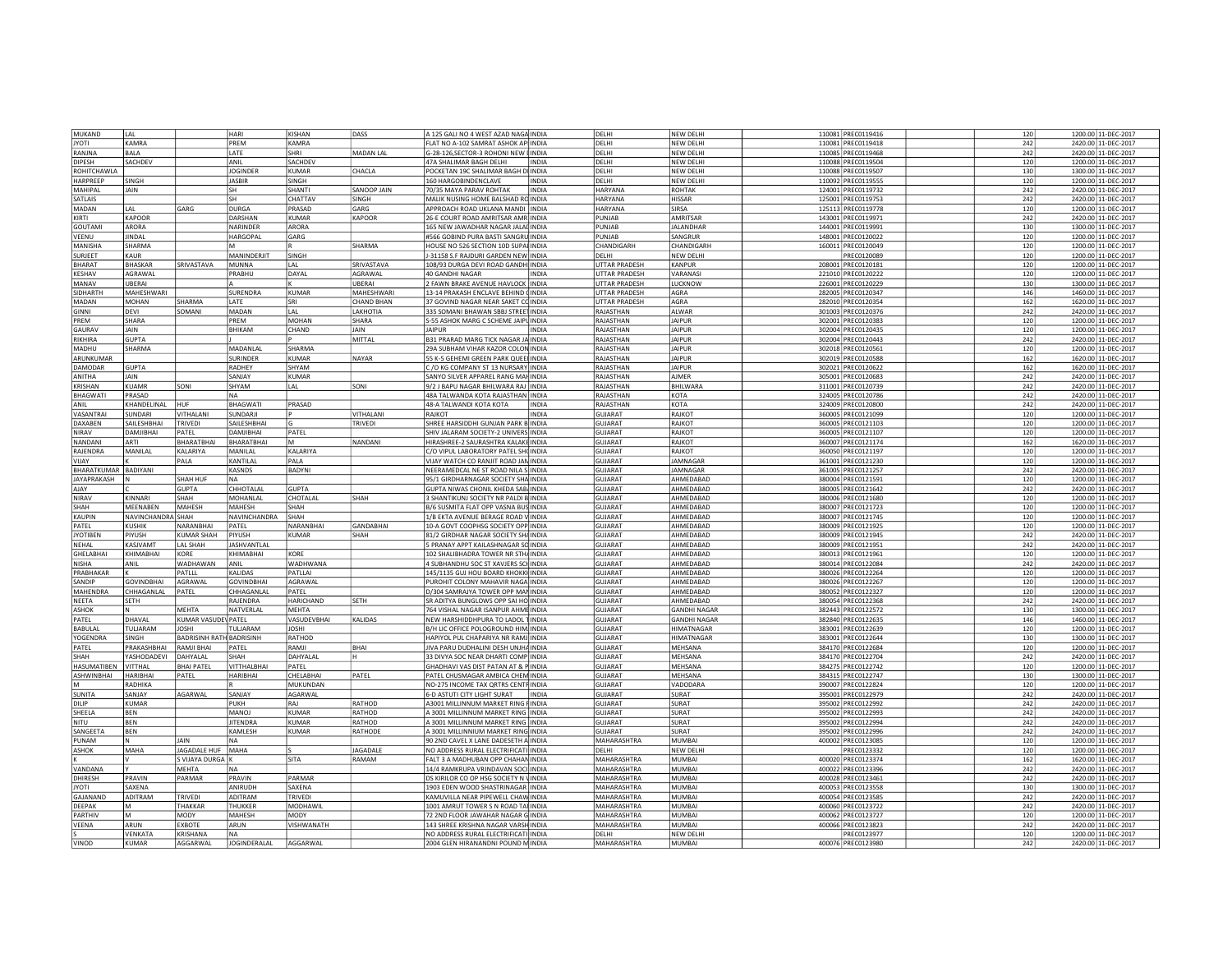| NARSHI                          | GELA                | PATEL HUF               | RAMASKANKAR           | <b>JAGBA</b>      | HANDOOR CHAWK     | 1ST FLLOR R NO 13 KARTER ROAD NINDIA   |              | MAHARASHTRA          | MUMBAI             | 400086 PREC0124117 | 120 | 1200.00 11-DEC-2017 |
|---------------------------------|---------------------|-------------------------|-----------------------|-------------------|-------------------|----------------------------------------|--------------|----------------------|--------------------|--------------------|-----|---------------------|
| AMBILI                          | <b>JOHNSON</b>      |                         | <b>JOHN</b>           |                   |                   | GIVANDAN INDIA PVT LTD BONANZ INDIA    |              | MAHARASHTRA          | MUMBAI             | 400093 PREC0124275 | 120 | 1200.00 11-DEC-2017 |
|                                 |                     |                         |                       |                   |                   |                                        |              |                      |                    |                    |     |                     |
| GOPAL                           | DHONDU              | GHADI                   | <b>DHOBDL</b>         | LAXMAN            | <b>GHADI</b>      | SIDDHIRINAYAK CO OP HGS 3-C R N INDIA  |              | MAHARASHTRA          | MUMBAI             | 400101 PREC0124331 | 120 | 1200.00 11-DEC-2017 |
| REKHAREN                        | D                   | KATARIA                 | <b>MISHARILA</b>      | JAIN              |                   | R NO 8 NAV DATTARAY SOCITEY IS INDIA   |              | <b>MAHARASHTRA</b>   | THANF              | 400602 PREC0124407 | 120 | 1200.00 11-DEC-2017 |
| <b>JASWANT</b>                  | RIHUMAL             | <b>MATWANI</b>          | RIIHUMAI              | <b>UTTAMCHAND</b> | MATWANI           | J-203 PREMNAGR CHS LTD KOPRI C INDIA   |              | MAHARASHTRA          | THANE              | 400603 PREC0124415 | 120 | 1200.00 11-DEC-2017 |
| KANTILAL                        |                     | MEHTA                   | SHIVJI                |                   | MEHTA             | 312-D WING SWAPANALOK 3RD FLI INDIA    |              | MAHARASHTRA          | THANE              | 401105 PREC0124467 | 242 | 2420.00 11-DEC-2017 |
| DEEPA                           | BHATIA              |                         | JAI                   | PRAKASH           | BHATIA            | A-2/6-504 FLOWER VALLEY OFF EAS INDIA  |              | MAHARASHTRA          | PALGHAR            | 401601 PREC0124495 | 242 | 2420.00 11-DEC-2017 |
|                                 |                     |                         |                       |                   |                   |                                        |              |                      |                    |                    |     |                     |
| SHASHIKANT                      | KRIHSNAJI           | PATIL                   | KRISHNA               |                   |                   | SUKHKARTA BUNGLOW PLOT NO-0 INDIA      |              | <b>MAHARASHTRA</b>   | PANVEL             | 410206 PREC0124504 | 242 | 2420.00 11-DEC-2017 |
| SHETAL                          | SHASHIKANT          | PATIL                   | SHAHSIKANT            | KIRHSNJ           | PATIOL            | SOKAHRAKTA BUNGLOW PLOT-NO- INDIA      |              | MAHARASHTRA          | PANVEL             | 410206 PREC0124505 | 242 | 2420.00 11-DEC-2017 |
| SUNIL                           | SARJERAO            | YADAV                   | SARJERAO              |                   | YADAV             | ANANT NAGAR PIMPLE GURAV PL INDIA      |              | MAHARASHTRA          | PUNE               | 411027 PREC0124562 | 162 | 1620.00 11-DEC-2017 |
| <b>OM</b>                       | PRAKASH             | MADANLAL BIYAI MADANLAL |                       |                   | BIYANI            | FLAT NO C-9 AMAR BAGH SOCIETY INDIA    |              | MAHARASHTRA          | PUNE               | 411028 PREC0124564 | 120 | 1200.00 11-DEC-2017 |
|                                 |                     |                         |                       |                   |                   |                                        |              |                      |                    |                    |     |                     |
| PARAG                           |                     | KARNIK                  | VINAYAK               | RAMCHANDRA        | KARNIK            | 11 SURABHI 634/7A NEAR CANARA INDIA    |              | MAHARASHTRA          | PUNE               | 411037 PREC0124581 | 242 | 2420.00 11-DEC-2017 |
| NAVAI                           | KALYANJI            | SAVI A                  | KAIYANI               | SAVLA             |                   | 3 RETI BHUVAN SOC MAHATMA PH INDIA     |              | MAHARASHTRA          | DOMBIVALL          | 421202 PREC0124679 | 242 | 2420.00 11-DEC-2017 |
| ASHOKKUMAR                      | KISHANCHAND         | VEEVANI                 | KISHANCHAND           | SADHURAM          | VEERVANI          | NAGPUR                                 | <b>INDIA</b> | MAHARASHTRA          | NAGPUR             | 440014 PREC0124761 | 120 | 1200.00 11-DEC-2017 |
| RITA                            | MANTRI              |                         | RAJESH                | MANTRI            |                   | 61/1 BAGH KESAR BAGH ROAD NO           | INDIA        | MADHYA PRADESH       | INDORE             | 452001 PREC0124781 | 242 | 2420.00 11-DEC-2017 |
|                                 |                     |                         |                       |                   |                   |                                        |              |                      |                    |                    |     |                     |
| RAJESH                          | <b>MANTR</b>        |                         | RAJESH                | MANTR             |                   | 61/1 BAGH KESAR BAGH ROAD NO           | <b>INDIA</b> | MADHYA PRADESH       | INDORE             | 452001 PREC0124782 | 242 | 2420.00 11-DEC-2017 |
| KARANVIR                        | CHHABRA             |                         | DANVEER               | SINGH             | CHHABRA           | 70 PALSIKAR COLONY                     | INDIA        | MADHYA PRADESH       | <b>INDORE</b>      | 452004 PREC0124803 | 162 | 1620.00 11-DEC-2017 |
| RAVI                            | SETHI               | HUF                     | <b>NA</b>             |                   |                   | 15/1 SIKH MAHHALA                      | <b>INDIA</b> | MADHYA PRADESH       | INDORE             | 452007 PREC0124806 | 242 | 2420.00 11-DEC-2017 |
| <b>RODNEY</b>                   | MCLEOD              |                         | LESLIE                | MCLEOD            |                   | TS D-53 VINOBA NAGAR BILASPUR          | <b>INDIA</b> | CHHATTISGARH         | <b>BILASPUR MF</b> | 495001 PREC0124888 | 120 | 1200.00 11-DEC-2017 |
|                                 |                     |                         |                       |                   |                   |                                        |              |                      |                    |                    |     |                     |
| RAMESWARIBAI TOSHNIWAI          |                     |                         | LATE                  | SRIANANDSJI       | <b>TOSHNIWAL</b>  | H NO 20-4-791/93 CHOWK KASARA          | <b>INDIA</b> | TELANGANA            | HYDERABAD          | 500002 PREC0124893 | 120 | 1200.00 11-DEC-2017 |
|                                 | PADMAVATHI          |                         |                       | KIRAN             | BABU              | <b>UCO BANK PATANCHERU MEDAK</b>       | <b>INDIA</b> | <b>TFI ANGANA</b>    | ZAHIRABAD          | 502319 PREC0124977 | 120 | 1200.00 11-DEC-2017 |
|                                 | LAVANYA             |                         | <b>NA</b>             |                   |                   | 1 NO 1-34-8-2-3-2A SAI BABA NAG/INDIA  |              | ANDHRA PRADESH       | ADONI              | 518422 PREC0124990 | 120 | 1200.00 11-DEC-2017 |
| <b>JAIDUTH</b>                  | SHARMA              |                         | <b>OM</b>             | DUTL              | SHARMA            | H NO 5 NEW COLONY RD NO8 BHA INDIA     |              | <b>NDHRA PRADESH</b> | VIJAYAWADA         | 520008 PREC0124997 | 120 | 1200.00 11-DEC-2017 |
|                                 |                     |                         |                       |                   |                   |                                        |              |                      |                    |                    |     |                     |
| NAGISEY                         | RAMESH              | <b>BABU</b>             | NAGISETY              | HAR               |                   | PIBISTA CROSS S G MAIN 2ND PRAS INDIA  |              | KARNATAKA            | BANGALORE          | 560078 PREC0125199 | 242 | 2420.00 11-DEC-2017 |
|                                 |                     | SHUBHA                  | SRI                   |                   | S SUDASHAN        | NO 6 10TH MAIN 7TH BLOCK 4TH P INDIA   |              | KARNATAKA            | BANGALORE          | 560085 PREC0125212 | 130 | 1300.00 11-DEC-2017 |
|                                 |                     | GIRI                    | G.                    |                   | SREENIVASAN       | 345 CR ACHKUT BSK 3 RD STAGE B   INDIA |              | KARNATAKA            | BANGALORE          | 560085 PREC0125214 | 242 | 2420.00 11-DEC-2017 |
| <b>IYHYCHANDA</b>               | PREMBOPAIAH         |                         |                       |                   | <b>BUPALAH</b>    | #396 2ND MAIN III RD STASE GOKLINDIA   |              | KARNATAKA            | MYSORE             | 570002 PREC0125235 | 120 | 1200.00 11-DEC-2017 |
|                                 | M                   | RAIKAR                  |                       |                   |                   |                                        |              | KARNATAKA            |                    |                    |     |                     |
| SUNIL                           |                     |                         | MAHABLESHINDRA RAIKAR |                   |                   | OPP BOMBAY RESTRENANT SUBHA INDIA      |              |                      | DHARWAD            | 580001 PREC0125267 | 242 | 2420.00 11-DEC-2017 |
|                                 | <b>SUMFRMAL</b>     | <b>BHANSALL</b>         |                       | <b>GANESHMAI</b>  | <b>BHANSALI</b>   | 48 PONNAPA SHETTY STREET PARKINDIA     |              | TAMIL NADU           | CHENNAL            | 600003 PREC0125314 | 242 | 2420.00 11-DEC-2017 |
| <b>BHASKAR</b>                  | AND                 | SONS                    |                       | THOTHADN          |                   | NEW 65 OLD 79 ASPIRAIN GARDEN INDIA    |              | TAMIL NADU           | CHENNAI            | 600010 PREC0125339 | 120 | 1200.00 11-DEC-2017 |
| TN                              | KAI I               | PRASAATH                | DAMODHARAN            |                   |                   | NO 31/8 BHARATHEESWARAN COL INDIA      |              | TAMIL NADU           | CHENNAI            | 600024 PREC0125382 | 162 | 1620.00 11-DEC-2017 |
| KAMALA                          | VISWANATHER         |                         |                       |                   | VISHWANATH        |                                        |              |                      | CHENNAI            |                    |     |                     |
|                                 |                     |                         |                       |                   |                   | 437 RAMASAMY SALAI KK NAGAR C INDIA    |              | TAMIL NADU           |                    | 600078 PREC0125420 | 120 | 1200.00 11-DEC-2017 |
| AMMASAIAPPA                     |                     |                         | <b>ELASIAPPA</b>      | GOUNDR            |                   | NO 33-34 7TH STREET KUMARANAI INDIA    |              | TAMIL NADU           | COIMBATORE         | 641602 PREC0125577 | 242 | 2420.00 11-DEC-2017 |
| SAGAR                           | <b>KUMAR</b>        |                         | <b>KISHORE</b>        | KUMAR             |                   | 20 PUTHU THOTTAM 1ST STREET S INDIA    |              | TAMIL NADU           | COIMBATORE         | 641604 PREC0125578 | 242 | 2420.00 11-DEC-2017 |
| <b>MOSARAT</b>                  | AHMED               |                         | KHALIL                | AHMED             |                   | D M BANGLOW GIRISHI BANKIM RC INDIA    |              | <b>WEST BENGAL</b>   | <b>HOWRAH</b>      | 711101 PREC0125927 | 242 | 2420.00 11-DEC-2017 |
|                                 | KUMAR               | TAPARIA                 | RADHE                 | SHYAM             | TAPARIA           |                                        |              | <b>WEST BENGAL</b>   | <b>HOWRAH</b>      |                    |     |                     |
| SANJEEV                         |                     |                         |                       |                   |                   | 493/B 17 G T ROAD VIKRUMVIHAR INDIA    |              |                      |                    | 711102 PREC0125929 | 120 | 1200.00 11-DEC-2017 |
| SANTOSH                         | KUMAR               | SAHOO                   | <b>BANDHU</b>         | SAHOO             |                   | PLOT-265 LAXMISAGAR SARALANA INDIA     |              | ORISSA               | BHUBANESWAR        | PRFC0125981        | 120 | 1200.00 11-DEC-2017 |
| RUPAM                           | SINGHA              |                         | <b>NIKHA</b>          | ESHWAR            | PRASAD VERMA      | FLAT NO-302 MAMTA APARTMENT INDIA      |              | BIHAR                | PATNA              | 800023 PREC0126022 | 120 | 1200.00 11-DEC-2017 |
|                                 |                     |                         |                       |                   |                   |                                        |              |                      |                    |                    |     |                     |
|                                 |                     |                         |                       |                   |                   |                                        |              |                      |                    |                    |     |                     |
|                                 | AJAY                | KUMAR                   |                       | <b>IHTOL</b>      | KUMAR             | NO ADDRESS RURAL ELECTRIFICATI INDIA   |              | DELHI                | NEW DELHI          | PREC0126031        | 120 | 1200.00 11-DEC-2017 |
| <b>VENKATESWARLI YARLAGADDA</b> |                     |                         | VENKANNA              |                   |                   | C-192 DEEPANJALI NAGAR NTPC SII INDIA  |              | <b>JHARKHAND</b>     | JAMSHEDPUR         | 831020 PREC0126048 | 130 | 1300.00 11-DEC-2017 |
| IT                              | CAL                 | <b>G S JOLLY</b>        |                       |                   | <b>JOLLY</b>      | NO ADDRESS RURAL ELECTRIFICATI INDIA   |              | DELHI                | NEW DELHI          | PREC0126078        | 120 | 1200.00 11-DEC-2017 |
|                                 | KUMAR               |                         | VISHANU               | NARAYAN           |                   |                                        |              |                      | <b>JAIPUR</b>      |                    |     |                     |
| SUNIL                           |                     | MATHUR                  |                       |                   | MATHUR            | C 14 SETHI COLONY MATHUR JAIPU INDIA   |              | RAJASTHAN            |                    | 302004 PREC0126122 | 120 | 1200.00 11-DEC-2017 |
| ASHOKKUMAR                      | GOKALDAS            | DANTANI                 | <b>GOKALDAS</b>       | GOYINDJI          | DANTANI           | A/35 JAGAT NAGAR -2 INDIA COLOI INDIA  |              | <b>GUJARAT</b>       | AHMFDABAD          | 380024 PREC0126167 | 120 | 1200.00 11-DEC-2017 |
| HD                              | SHARMA              |                         | SARVE                 | PARKASH           | SHARMA            | 3/3 MOUNT KAILASH TOWERS-1 EA INDIA    |              | DELHI                | NEW DELHI          | 110065 PREC0126282 | 242 | 2420.00 11-DEC-2017 |
|                                 |                     | <b>BORASHETTI</b>       | G.                    |                   | <b>BORASHETTI</b> | ASHIRWAD 2ND CROSS NAVA AYOL INDIA     |              | KARNATAKA            | <b>HUBII</b>       | 580024 PREC0126394 | 120 | 1200.00 11-DEC-2017 |
| MATHEWS                         | ABRAHAM             |                         | <b>NA</b>             |                   |                   | NO ADDRESS RURAL ELECTRIFICATI INDIA   |              | DELHI                | NEW DELHI          | PREC0126414        | 120 | 1200.00 11-DEC-2017 |
|                                 |                     |                         |                       |                   |                   |                                        |              |                      |                    |                    |     |                     |
|                                 | MALLIKA             |                         | <b>NA</b>             |                   |                   | NO ADDRESS RURAL ELECTRIFICATI INDIA   |              | DELHI                | NEW DELHI          | PREC0126420        | 120 | 1200.00 11-DEC-2017 |
|                                 | GOVINDARAJULU       |                         | NA                    |                   |                   | NO ADDRESS RURAL ELECTRIFICATI INDIA   |              | DELHI                | NEW DELHI          | PREC0126421        | 120 | 1200.00 11-DEC-2017 |
| SAMBHU                          | CHARAN              | MALIK                   | <b>NA</b>             |                   |                   | NO ADDRESS RURAL ELECTRIFICATI INDIA   |              | DELHI                | NEW DELHI          | PREC0126428        | 120 | 1200.00 11-DEC-2017 |
| NEETA                           |                     |                         | NA                    |                   |                   | NO ADDRESS RURAL ELECTRIFICATI INDIA   |              | DELHI                | NEW DELHI          | PREC0126452        | 120 | 1200.00 11-DEC-2017 |
| SANTOSH                         | KIIMAR              | SHAW                    |                       |                   |                   |                                        |              | DELHI                | NEW DELHI          |                    |     |                     |
|                                 |                     |                         | <b>NA</b>             |                   |                   | NO ADDRESS RURAL ELECTRIFICATI INDIA   |              |                      |                    | PREC0126454        | 120 | 1200.00 11-DEC-2017 |
| SFFMA                           | ARORA               |                         | <b>NA</b>             |                   |                   | NO ADDRESS RURAL ELECTRIFICATI INDIA   |              | DELHI                | NEW DELHI          | PREC0126462        | 120 | 1200.00 11-DEC-2017 |
| VIKRAM                          | KOTHARI             |                         | <b>NA</b>             |                   |                   | NO ADDRESS RURAL FLECTRIFICATI INDIA   |              | DFI HI               | NFW DFI HI         | PRFC0126466        | 120 | 1200.00 11-DEC-2017 |
| GEETA                           |                     |                         | <b>NA</b>             |                   |                   | SAKHARAM KEER ROAD RAMA N              | <b>INDIA</b> | MAHARASHTRA          | MUMBAI             | PREC0126468        | 120 | 1200.00 11-DEC-2017 |
| VIKASH                          | <b>JAISWAL</b>      |                         | <b>NA</b>             |                   |                   | NO ADDRESS RURAL ELECTRIFICATI         | INDIA        | DELHI                | NEW DELHI          | PREC0126479        | 120 | 1200.00 11-DEC-2017 |
| VIMAL                           | KUMAR               |                         | <b>NA</b>             |                   |                   |                                        |              | DELHI                | NEW DELHI          |                    |     |                     |
|                                 |                     |                         |                       |                   |                   | NO ADDRESS RURAL ELECTRIFICATI INDIA   |              |                      |                    | PREC0126502        | 120 | 1200.00 11-DEC-2017 |
|                                 |                     | <b>JADAV</b>            | <b>NA</b>             |                   |                   | NO ADDRESS RURAL ELECTRIFICATI         | INDIA        | DELHI                | NEW DELHI          | PREC0126511        | 120 | 1200.00 11-DEC-2017 |
|                                 |                     | <b>ARORA</b>            | <b>NA</b>             |                   |                   | NO ADDRESS RURAL ELECTRIFICAT          | INDIA        | DELHI                | NEW DELHI          | PREC0126522        | 120 | 1200.00 11-DEC-2017 |
| ROHIT                           | <b>MAHRA</b>        |                         | <b>NA</b>             |                   |                   | NO ADDRESS RURAL ELECTRIFICATI         | <b>INDIA</b> | DELHI                | NEW DELHI          | PREC0126536        | 120 | 1200.00 11-DEC-2017 |
| MOHIT                           |                     |                         | <b>NA</b>             |                   |                   | NO ADDRESS RURAL ELECTRIFICATI INDIA   |              | DELHI                | NEW DELHI          | PREC0126538        | 120 |                     |
| AMAR                            |                     |                         |                       |                   |                   | NO ADDRESS RURAL FLECTRIFICATI INDIA   |              | DELHI                | <b>NFW DFI HI</b>  | <b>PRFC0126541</b> | 120 | 1200.00 11-DEC-2017 |
|                                 | <b>NATH</b>         | CHATTERJEE              | <b>NA</b>             |                   |                   |                                        |              |                      |                    |                    |     | 1200.00 11-DEC-2017 |
| KETAN                           | RAVAI               |                         | <b>NA</b>             |                   |                   | NO ADDRESS RURAL ELECTRIFICATI INDIA   |              | DELHI                | NEW DELHI          | PREC0126564        | 120 | 1200.00 11-DEC-2017 |
| RAKESH                          | GHANSYAMBHAI PUJARA |                         | <b>NA</b>             |                   |                   | NO ADDRESS RURAL ELECTRIFICATI INDIA   |              | DELHI                | NEW DELHI          | <b>PRECO126584</b> | 120 | 1200.00 11-DEC-2017 |
| METSTAL                         |                     |                         | NA                    |                   |                   | NO ADDRESS RURAL ELECTRIFICATI INDIA   |              | DELHI                | NEW DELHI          | <b>PREC0126588</b> | 120 | 1200.00 11-DEC-2017 |
|                                 |                     |                         |                       |                   |                   |                                        |              |                      |                    |                    |     |                     |
| <b>VIVEK</b>                    | <b>KAPOOF</b>       |                         | <b>NA</b>             |                   |                   | NO ADDRESS RURAL ELECTRIFICATI INDIA   |              | DELHI                | NEW DELHI          | PREC0126589        | 120 | 1200.00 11-DEC-2017 |
| TAPISHWAR                       | <b>KUMAR</b>        |                         | NA                    |                   |                   | NO ADDRESS RURAL ELECTRIFICATI INDIA   |              | DELHI                | NEW DELHI          | PREC0126614        | 130 | 1300.00 11-DEC-2017 |
|                                 | м                   | PATEL                   | NA                    |                   |                   | NO ADDRESS RURAL ELECTRIFICATI INDIA   |              | DELHI                | NEW DELHI          | PREC0126642        | 162 | 1620.00 11-DEC-2017 |
| NAVNEET                         | <b>KAUR</b>         |                         | <b>NA</b>             |                   |                   |                                        |              | DELHI                | NEW DELHI          | PREC0126653        | 162 | 1620.00 11-DEC-2017 |
| <b>NITIN</b>                    |                     |                         | <b>NA</b>             |                   |                   | NO ADDRESS RURAL ELECTRIFICATI INDIA   |              | DELHI                | NFW DFI HI         | PREC0126676        |     |                     |
|                                 |                     |                         |                       |                   |                   | NO ADDRESS RURAL ELECTRIFICATI INDIA   |              |                      |                    |                    | 242 | 2420.00 11-DEC-2017 |
| YOGESH                          | RAMNIK              | <b>DOSHI</b>            | <b>NA</b>             |                   |                   | NO ADDRESS RURAL ELECTRIFICATI INDIA   |              | DELHI                | NEW DELHI          | PREC0126684        | 242 | 2420.00 11-DEC-2017 |
|                                 | PRFM                | PRAKASH                 | <b>NA</b>             |                   |                   | NO ADDRESS RURAL ELECTRIFICATI INDIA   |              | DELHI                | NEW DELHI          | PREC0126705        | 242 | 2420.00 11-DEC-2017 |
| MANJU                           | CHANDRA             |                         | <b>NA</b>             |                   |                   | NO ADDRESS RURAL ELECTRIFICATI INDIA   |              | DELHI                | NEW DELHI          | PREC0126718        | 242 | 2420.00 11-DEC-2017 |
| NARAYANDAS                      |                     | <b>RATHI HUF</b>        | NA.                   |                   |                   | NO ADDRESS RURAL ELECTRIFICATI INDIA   |              | DELHI                | NEW DELHI          | PREC0126748        | 242 | 2420.00 11-DEC-2017 |
|                                 |                     |                         |                       |                   |                   |                                        |              |                      |                    |                    |     |                     |
| BADRINARAYAN RATHI              |                     | HUF                     | NA                    |                   |                   | NO ADDRESS RURAL ELECTRIFICATI INDIA   |              | DELHI                | NEW DELHI          | PREC0126749        | 242 | 2420.00 11-DEC-2017 |
| SHRI                            | CHAND               |                         | <b>NA</b>             |                   |                   | NO ADDRESS RURAL ELECTRIFICATI INDIA   |              | DELHI                | NEW DELH           | <b>PREC0126757</b> | 242 | 2420.00 11-DEC-2017 |
| SIDDARTHA                       | GHOSE               |                         | <b>NA</b>             |                   |                   | NO ADDRESS RURAL ELECTRIFICATI INDIA   |              | DELHI                | NEW DELHI          | <b>PREC0126765</b> | 242 | 2420.00 11-DEC-2017 |
| AMRIT                           | PAL                 | <b>KAUR KOHIL</b>       | <b>NA</b>             |                   |                   | NO ADDRESS RURAL ELECTRIFICATI INDIA   |              | DELHI                | NEW DELHI          | PREC0126780        | 242 | 2420.00 11-DEC-2017 |